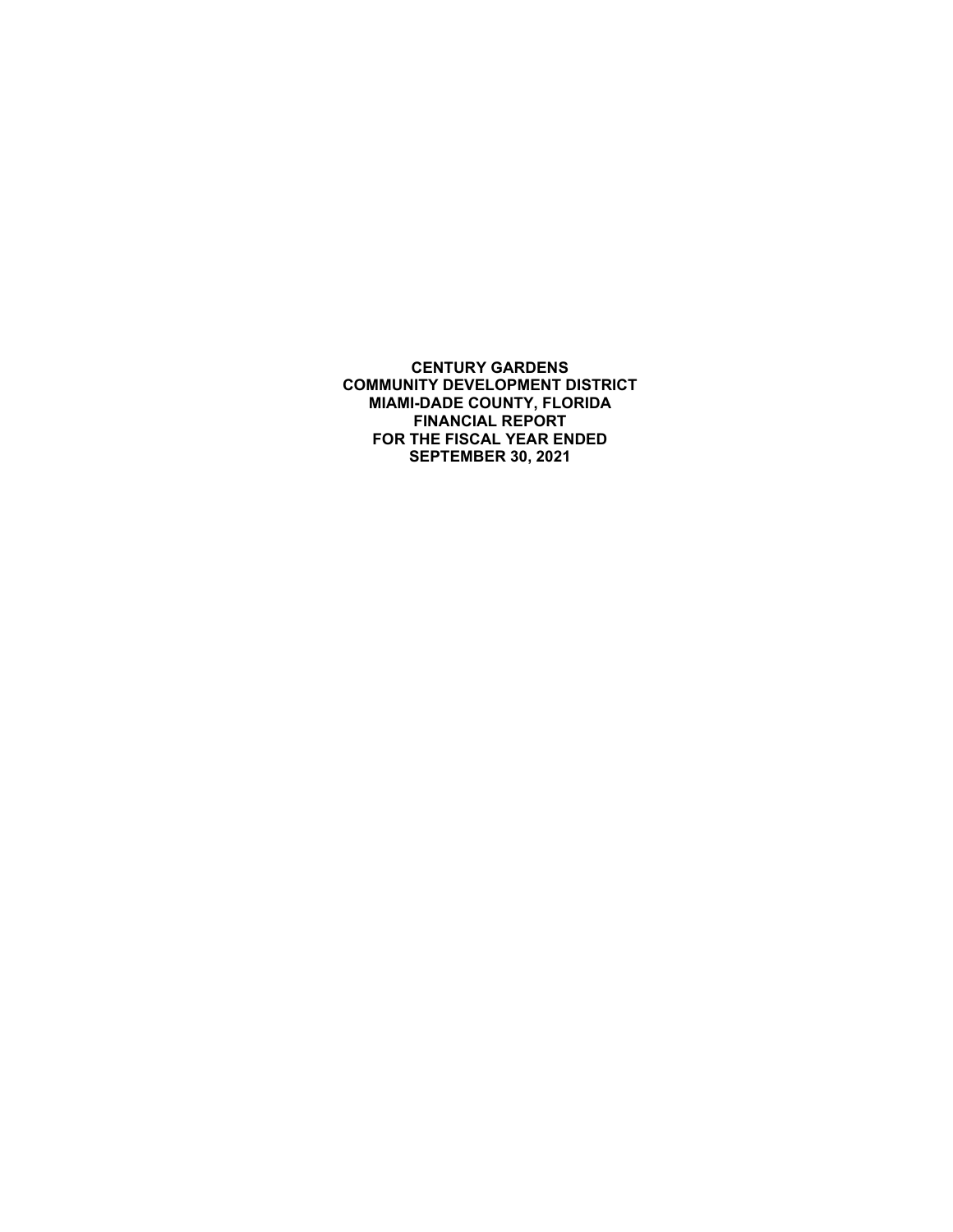# **CENTURY GARDENS COMMUNITY DEVELOPMENT DISTRICT MIAMI-DADE COUNTY, FLORIDA**

# **TABLE OF CONTENTS**

|                                                                                                                                                                                                                                 | Page      |
|---------------------------------------------------------------------------------------------------------------------------------------------------------------------------------------------------------------------------------|-----------|
| <b>INDEPENDENT AUDITOR'S REPORT</b>                                                                                                                                                                                             | $1 - 2$   |
| MANAGEMENT'S DISCUSSION AND ANALYSIS                                                                                                                                                                                            | $3-6$     |
| <b>BASIC FINANCIAL STATEMENTS</b>                                                                                                                                                                                               |           |
| <b>Government-Wide Financial Statements:</b>                                                                                                                                                                                    |           |
| <b>Statement of Net Position</b>                                                                                                                                                                                                | 7         |
| <b>Statement of Activities</b>                                                                                                                                                                                                  | 8         |
| <b>Fund Financial Statements:</b>                                                                                                                                                                                               |           |
| <b>Balance Sheet - Governmental Funds</b>                                                                                                                                                                                       | 9         |
| Reconciliation of the Balance Sheet – Governmental Funds to                                                                                                                                                                     |           |
| the Statement of Net Position                                                                                                                                                                                                   | 10        |
| Statement of Revenues, Expenditures and Changes in Fund Balances -                                                                                                                                                              |           |
| <b>Governmental Funds</b>                                                                                                                                                                                                       | 11        |
| Reconciliation of the Statement of Revenues, Expenditures and Changes in                                                                                                                                                        |           |
| Fund Balances of Governmental Funds to the Statement of Activities                                                                                                                                                              | 12        |
| Notes to the Financial Statements                                                                                                                                                                                               | $13 - 21$ |
| REQUIRED SUPPLEMENTARY INFORMATION<br>Schedule of Revenues, Expenditures and Changes in Fund Balance -<br>Budget and Actual - General Fund<br>Notes to Required Supplementary Information                                       | 22<br>23  |
| <b>OTHER INFORMATION</b><br>Data Elements required by FL Statute 218.39 (3) (c)                                                                                                                                                 | 24        |
| INDEPENDENT AUDITOR'S REPORT ON INTERNAL CONTROL OVER FINANCIAL<br>REPORTING AND COMPLIANCE AND OTHER MATTERS BASED ON AN AUDIT OF<br>FINANCIAL STATEMENTS PERFORMED IN ACCORDANCE WITH GOVERNMENT<br><b>AUDITING STANDARDS</b> | 25-26     |
|                                                                                                                                                                                                                                 |           |
| INDEPENDENT AUDITOR'S REPORT ON COMPLIANCE WITH THE REQUIREMENTS<br>OF SECTION 218.415, FLORIDA STATUTES, REQUIRED BY RULE 10.556(10)<br>OF THE AUDITOR GENERAL OF THE STATE OF FLORIDA                                         | 27        |
|                                                                                                                                                                                                                                 |           |
| MANAGEMENT LETTER REQUIRED BY CHAPTER 10.550 OF THE RULES<br>OF THE AUDITOR GENERAL OF THE STATE OF FLORIDA                                                                                                                     | 28-29     |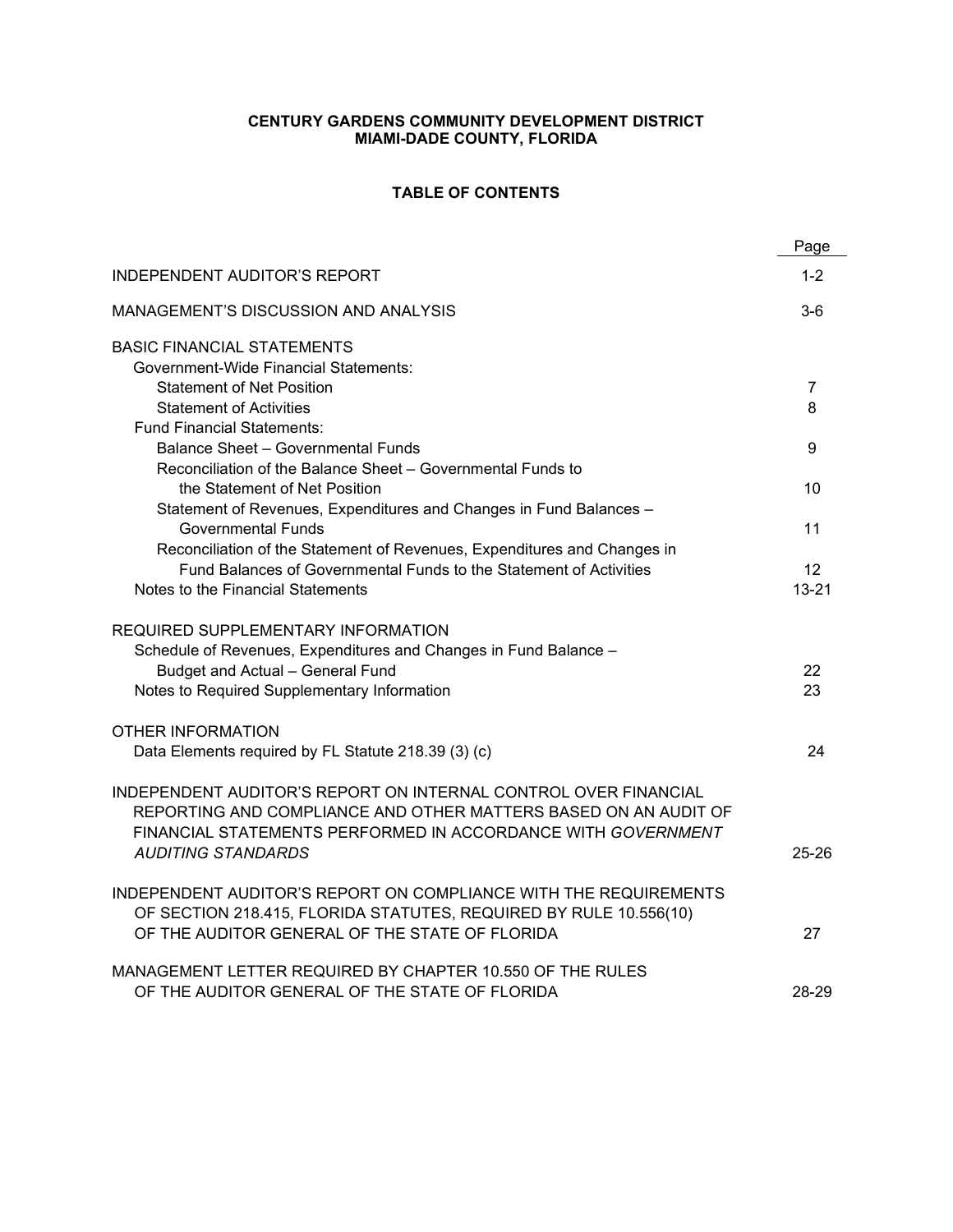

951 Yamato Road • Suite 280 Boca Raton, Florida 33431 (561) 994-9299 ▪ (800) 299-4728 Fax (561) 994-5823 www.graucpa.com

# **INDEPENDENT AUDITOR'S REPORT**

To the Board of Supervisors Century Gardens Community Development District Miami-Dade County, Florida

## **Report on the Financial Statements**

We have audited the accompanying financial statements of the governmental activities and each major fund of Century Gardens Community Development District, Miami-Dade County, Florida (the "District") as of and for the fiscal year ended September 30, 2021, and the related notes to the financial statements, which collectively comprise the District's basic financial statements as listed in the table of contents.

## **Management's Responsibility for the Financial Statements**

Management is responsible for the preparation and fair presentation of these financial statements in accordance with accounting principles generally accepted in the United States of America; this includes the design, implementation, and maintenance of internal control relevant to the preparation and fair presentation of financial statements that are free from material misstatement, whether due to fraud or error.

## **Auditor's Responsibility**

Our responsibility is to express opinions on these financial statements based on our audit. We conducted our audit in accordance with auditing standards generally accepted in the United States of America and the standards applicable to financial audits contained in *Government Auditing Standards*, issued by the Comptroller General of the United States. Those standards require that we plan and perform the audit to obtain reasonable assurance about whether the financial statements are free from material misstatement.

An audit involves performing procedures to obtain audit evidence about the amounts and disclosures in the financial statements. The procedures selected depend on the auditor's judgment, including the assessment of the risks of material misstatement of the financial statements, whether due to fraud or error. In making those risk assessments, the auditor considers internal control relevant to the entity's preparation and fair presentation of the financial statements in order to design audit procedures that are appropriate in the circumstances, but not for the purpose of expressing an opinion on the effectiveness of the entity's internal control. Accordingly, we express no such opinion. An audit also includes evaluating the appropriateness of accounting policies used and the reasonableness of significant accounting estimates made by management, as well as evaluating the overall presentation of the financial statements.

We believe that the audit evidence we have obtained is sufficient and appropriate to provide a basis for our audit opinions.

### **Opinions**

In our opinion, the financial statements referred to above present fairly, in all material respects, the respective financial position of the governmental activities and each major fund of the District as of September 30, 2021, and the respective changes in financial position, thereof for the fiscal year then ended in accordance with accounting principles generally accepted in the United States of America.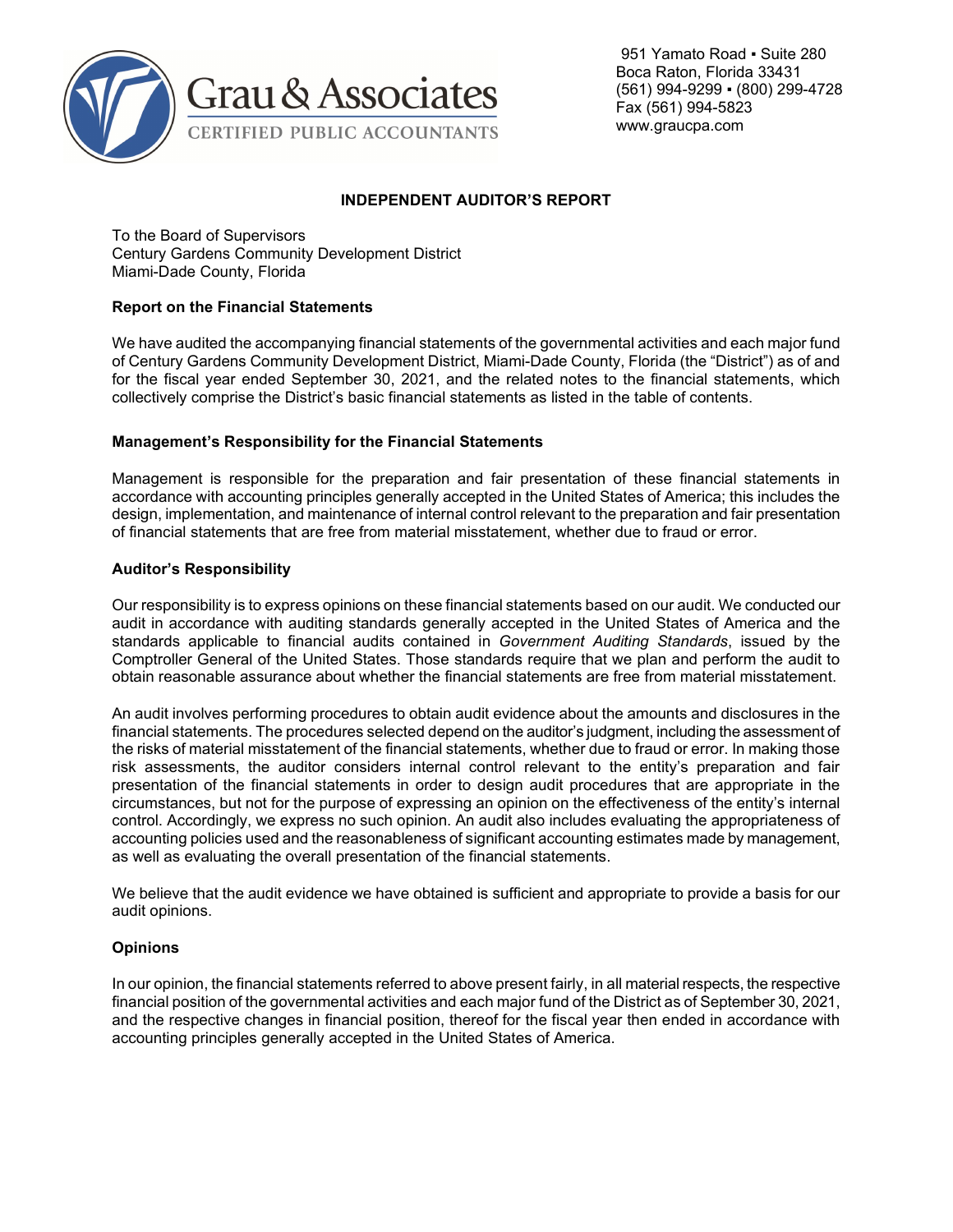## **Other Matters**

#### *Required Supplementary Information*

Accounting principles generally accepted in the United States of America require that the management's discussion and analysis and budgetary comparison information be presented to supplement the basic financial statements. Such information, although not a part of the basic financial statements, is required by the Governmental Accounting Standards Board, who considers it to be an essential part of financial reporting for placing the basic financial statements in an appropriate operational, economic, or historical context. We have applied certain limited procedures to the required supplementary information in accordance with auditing standards generally accepted in the United States of America, which consisted of inquiries of management about the methods of preparing the information and comparing the information for consistency with management's responses to our inquiries, the basic financial statements, and other knowledge we obtained during our audit of the basic financial statements. We do not express an opinion or provide any assurance on the information because the limited procedures do not provide us with sufficient evidence to express an opinion or provide any assurance.

### *Other Information*

Our audit was conducted for the purpose of forming opinions on the financial statements that collectively comprise the District's basic financial statements. The information for compliance with FL Statute 218.39 (3) (c) is not a required part of the basic financial statements. The information for compliance with FL Statute 218.39 (3) (c) has not been subjected to the auditing procedures applied in the audit of the basic financial statements, and accordingly, we do not express an opinion or provide any assurance on it.

### **Other Reporting Required by** *Government Auditing Standards*

In accordance with *Government Auditing Standards*, we have also issued our report dated May 9, 2022, on our consideration of the District's internal control over financial reporting and on our tests of its compliance with certain provisions of laws, regulations, contracts, grant agreements and other matters. The purpose of that report is solely to describe the scope of our testing of internal control over financial reporting and compliance and the results of that testing, and not to provide an opinion on the effectiveness of the District's internal control over financial reporting or on compliance. That report is an integral part of an audit performed in accordance with *Government Auditing Standards* in considering the District's internal control over financial reporting and compliance.

De yau & Association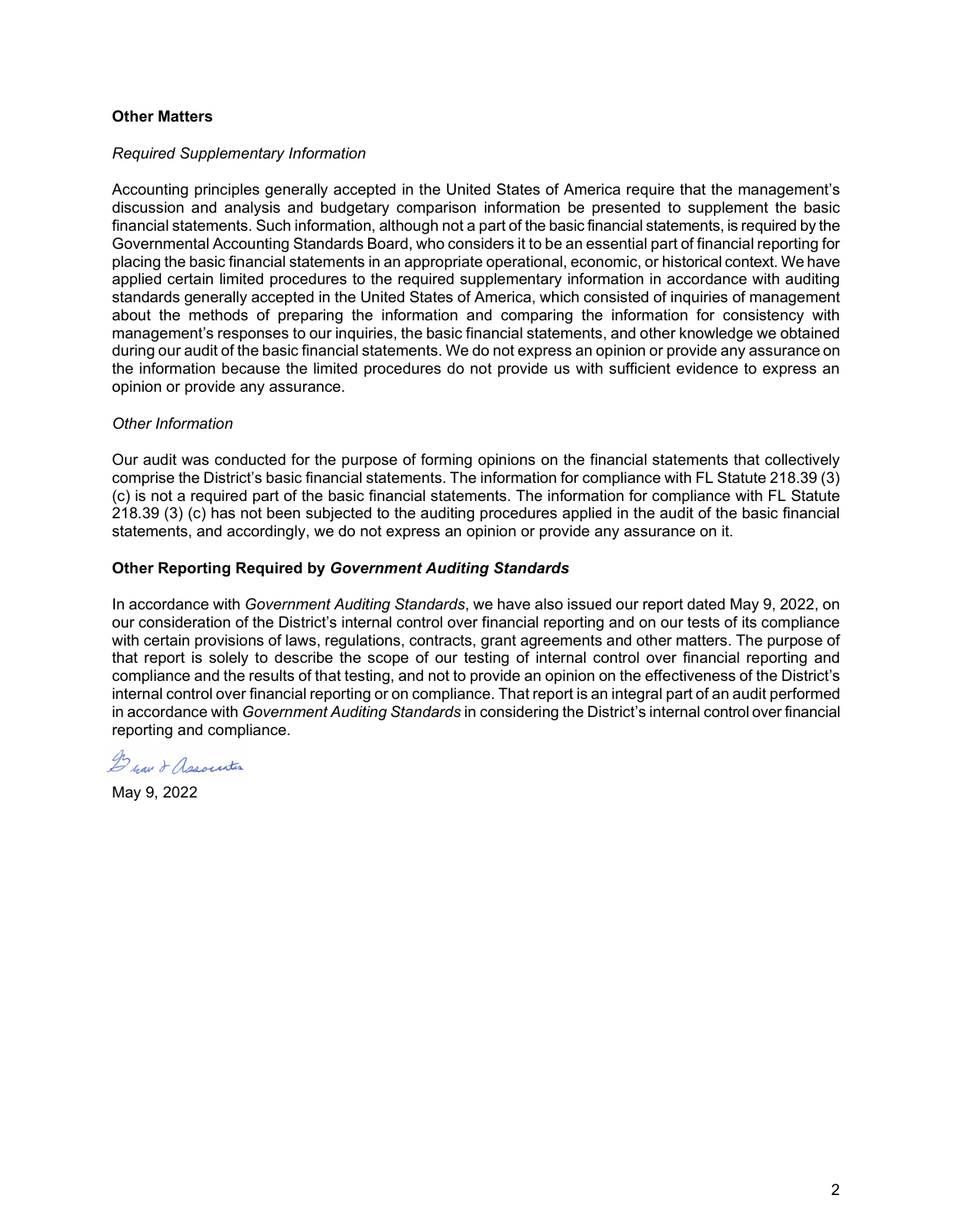# **MANAGEMENT'S DISCUSSION AND ANALYSIS**

Our discussion and analysis of Century Gardens Community Development District, Miami-Dade County, Florida ("District") provides a narrative overview of the District's financial activities for the fiscal year ended September 30, 2021. Please read it in conjunction with the District's Independent Auditor's Report, basic financial statements, accompanying notes and supplementary information to the basic financial statements.

## FINANCIAL HIGHLIGHTS

- The liabilities of the District exceeded its assets plus deferred outflows of resources at the close of the most recent fiscal year resulting in a net position deficit balance of (\$2,679,576). When the District was formed, however, assets exceeded liabilities and subsequently infrastructure was deeded to Miami-Dade County creating the negative net position. The reason for the transfer of infrastructure was that the County is better able to maintain the infrastructure than the District. Further, financial condition assessment procedures have been applied and no deteriorating financial conditions were noted.
- The change in the District's total net position in comparison with the prior fiscal year was \$227,396, an increase. The key components of the District's net position and change in net position are reflected in the table in the government-wide financial analysis section.
- At September 30, 2021, the District's governmental funds reported combined ending fund balances of \$671,191, an increase of \$35,780 in comparison with the prior fiscal year. The majority of fund balance is restricted for debt service and the remainder is unassigned fund balance which is available for spending at the District's discretion.

### OVERVIEW OF FINANCIAL STATEMENTS

This discussion and analysis are intended to serve as the introduction to the District's basic financial statements. The District's basic financial statements are comprised of three components: 1) governmentwide financial statements, 2) fund financial statements, and 3) notes to the financial statements. This report also contains other supplementary information in addition to the basic financial statements themselves.

### Government-Wide Financial Statements

The government-wide financial statements are designed to provide readers with a broad overview of the District's finances, in a manner similar to a private-sector business.

The statement of net position presents information on all the District's assets and liabilities, with the residual amount being reported as net position. Over time, increases or decreases in net position may serve as a useful indicator of whether the financial position of the District is improving or deteriorating.

The statement of activities presents information showing how the government's net position changed during the most recent fiscal year. All changes in net position are reported as soon as the underlying event giving rise to the change occurs, regardless of the timing of related cash flows. Thus, revenues and expenses are reported in this statement for some items that will only result in cash flows in future fiscal periods.

The government-wide financial statements include all governmental activities that are principally supported by special assessments. The District does not have any business-type activities. The governmental activities of the District include the general government (management) and maintenance functions.

### Fund Financial Statements

A fund is a grouping of related accounts that is used to maintain control over resources that have been segregated for specific activities or objectives. The District, like other state and local governments, uses fund accounting to ensure and demonstrate compliance with finance-related legal requirements. The District has one fund category, the governmental funds.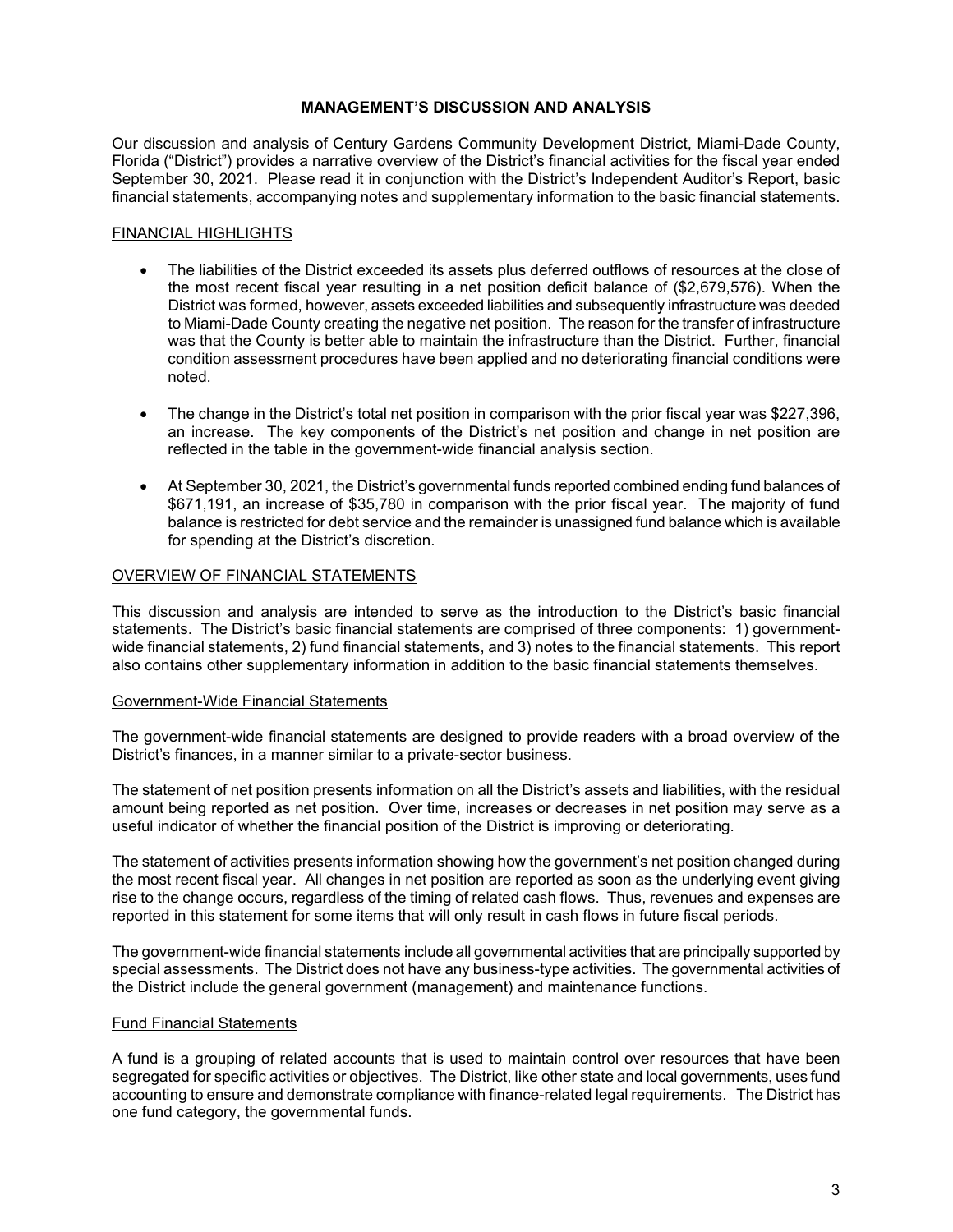## OVERVIEW OF FINANCIAL STATEMENTS (Continued)

### Governmental Funds

Governmental funds are used to account for essentially the same functions reported as governmental activities in the government-wide financial statements. However, unlike the government-wide financial statements, governmental fund financial statements focus on near-term inflows and outflows of spendable resources, as well as on balances of spendable resources available at the end of the fiscal year. Such information may be useful in evaluating a District's near-term financing requirements.

Because the focus of governmental funds is narrower than that of the government-wide financial statements, it is useful to compare the information presented for governmental funds with similar information presented for governmental activities in the government-wide financial statements. By doing so, readers may better understand the long-term impact of the District's near-term financing decisions. Both the governmental fund balance sheet and the governmental fund statement of revenues, expenditures, and changes in fund balances provide a reconciliation to facilitate this comparison between governmental funds and governmental activities.

The District maintains two governmental funds for external reporting. Information is presented separately in the governmental fund balance sheet and the governmental fund statement of revenues, expenditures, and changes in fund balances for the general fund and debt service fund, all of which are considered major funds.

The District adopts an annual appropriated budget for its general fund. A budgetary comparison schedule has been provided for the general fund to demonstrate compliance with the budget.

#### Notes to the Financial Statements

The notes provide additional information that is essential to a full understanding of the data provided in the government-wide and fund financial statements.

#### GOVERNMENT-WIDE FINANCIAL ANALYSIS

As noted earlier, net position may serve over time as a useful indicator of an entity's financial position In the case of the District, liabilities exceeded assets plus deferred outflows of resources at the close of the most recent fiscal year.

Key components of the District's net position are reflected in the following table:

| <b>NET POSITION</b>                 |    |             |    |             |  |  |  |
|-------------------------------------|----|-------------|----|-------------|--|--|--|
| SEPTEMBER 30.                       |    |             |    |             |  |  |  |
| 2020<br>2021                        |    |             |    |             |  |  |  |
|                                     |    |             |    |             |  |  |  |
| Current and other assets            | \$ | 685,894     | \$ | 649,208     |  |  |  |
| Capital assets, net of depreciation |    | 1.709.694   |    | 1,804,200   |  |  |  |
| Total assets                        |    | 2,395,588   |    | 2,453,408   |  |  |  |
| Deferred outflow of resources       |    | 26,029      |    | 28,032      |  |  |  |
| <b>Current liabilities</b>          |    | 100,778     |    | 104,125     |  |  |  |
| Long-term liabilities               |    | 5,000,415   |    | 5,284,287   |  |  |  |
| <b>Total liabilities</b>            |    | 5,388,412   |    |             |  |  |  |
| Net position                        |    |             |    |             |  |  |  |
| Net investment in capital assets    |    | (3,264,692) |    | (3,452,055) |  |  |  |
| Restricted                          |    | 436.497     |    | 410.646     |  |  |  |
| Unrestricted                        |    | 148,619     |    | 134,437     |  |  |  |
| Total net position                  | \$ | (2,679,576) | \$ | (2,906,972) |  |  |  |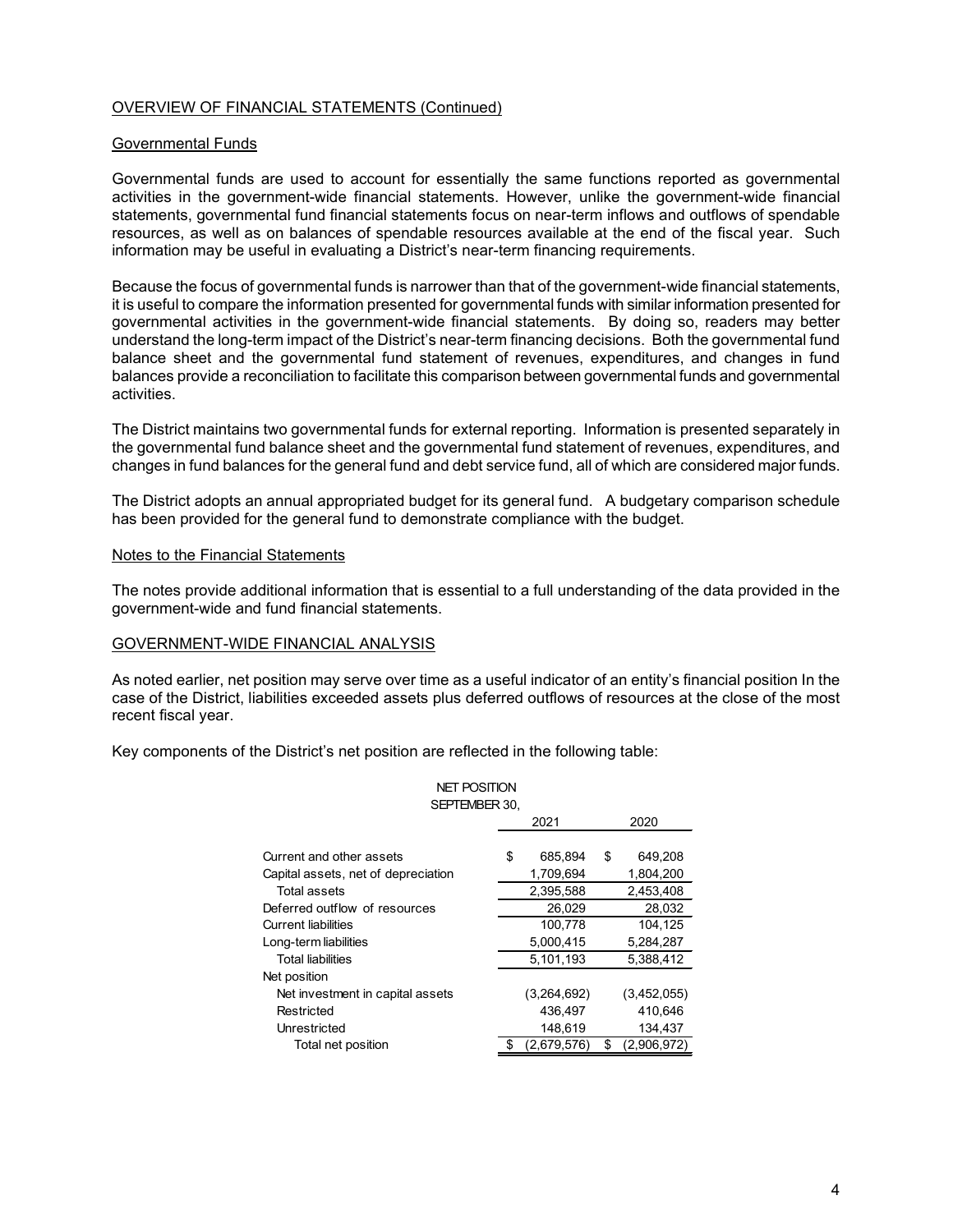### GOVERNMENT-WIDE FINANCIAL ANALYSIS (Continued)

The District's net position reflects its investment in capital assets (e.g. land, land improvements, and infrastructure) less any related debt used to acquire those assets that is still outstanding. These assets are used to provide services to residents; consequently, these assets are not available for future spending. Although the District's investment in capital assets is reported net of related debt, it should be noted that the resources needed to repay this debt must be provided from other sources, since the capital assets themselves cannot be used to liquidate these liabilities.

The restricted portion of the District's net position represents resources that are subject to external restrictions on how they may be used. The remaining balance of unrestricted net position may be used to meet the District's other obligations.

The District's net position increased during the most recent fiscal year. The majority of the increase represents the extent to which program revenues exceeded the cost of operations and depreciation expense.

CHANGES IN NET POSITION

Key elements of the change in net position are reflected in the following table:

| CHANGES IN NET POSITION                 |                    |             |    |               |  |  |  |
|-----------------------------------------|--------------------|-------------|----|---------------|--|--|--|
| FOR THE FISCAL YEAR ENDED SEPTEMBER 30, |                    |             |    |               |  |  |  |
|                                         |                    | 2021        |    | 2020          |  |  |  |
| Revenues:                               |                    |             |    |               |  |  |  |
| Program revenues                        |                    |             |    |               |  |  |  |
| Charges for services                    | \$                 | 668,257     | \$ | 669,380       |  |  |  |
| Operating grants and contributions      |                    | 33          |    | 5,881         |  |  |  |
| General revenues                        |                    |             |    |               |  |  |  |
| Unrestricted investment earnings        |                    | 234         |    | 239           |  |  |  |
| <b>Miscelleneous</b>                    | 3,835              |             |    |               |  |  |  |
| <b>Total revenues</b>                   | 668,524<br>679,335 |             |    |               |  |  |  |
| Expenses:                               |                    |             |    |               |  |  |  |
| General government                      |                    | 74,985      |    |               |  |  |  |
| Maintenance and operations              | 150,884<br>148,419 |             |    |               |  |  |  |
| Interest on long-term debt              | 213,210<br>223,132 |             |    |               |  |  |  |
| Total expenses                          | 441,128<br>446,536 |             |    |               |  |  |  |
| Change in net position                  |                    | 227,396     |    | 232,799       |  |  |  |
| Net position - beginning                |                    | (2,906,972) |    | (3, 139, 771) |  |  |  |
| Net position - ending                   | \$                 | (2,679,576) | \$ | (2,906,972)   |  |  |  |

As noted above and in the statement of activities, the cost of all governmental activities during the fiscal year ended September 30, 2021, was \$441,128. The costs of the District's activities were primarily funded by program revenues. Program revenues, comprised primarily of assessments, decrease during the current fiscal year as result of a decrease in interest revenue. The total expenses, including depreciation, decreased slightly from the prior fiscal year.

### GENERAL BUDGETING HIGHLIGHTS

An operating budget was adopted and maintained by the governing board for the District pursuant to the requirements of Florida Statutes. The budget is adopted using the same basis of accounting that is used in preparation of the fund financial statements. The legal level of budgetary control, the level at which expenditures may not exceed budget, is in the aggregate. Any budget amendments that increase the aggregate budgeted appropriations must be approved by the Board of Supervisors. The general fund budget for the fiscal year ended September 30, 2021, was amended to increase revenues by \$2,738 and decrease appropriations by (\$3,434). Actual general fund expenditures did not exceed appropriations for the fiscal year ended September 30, 2021.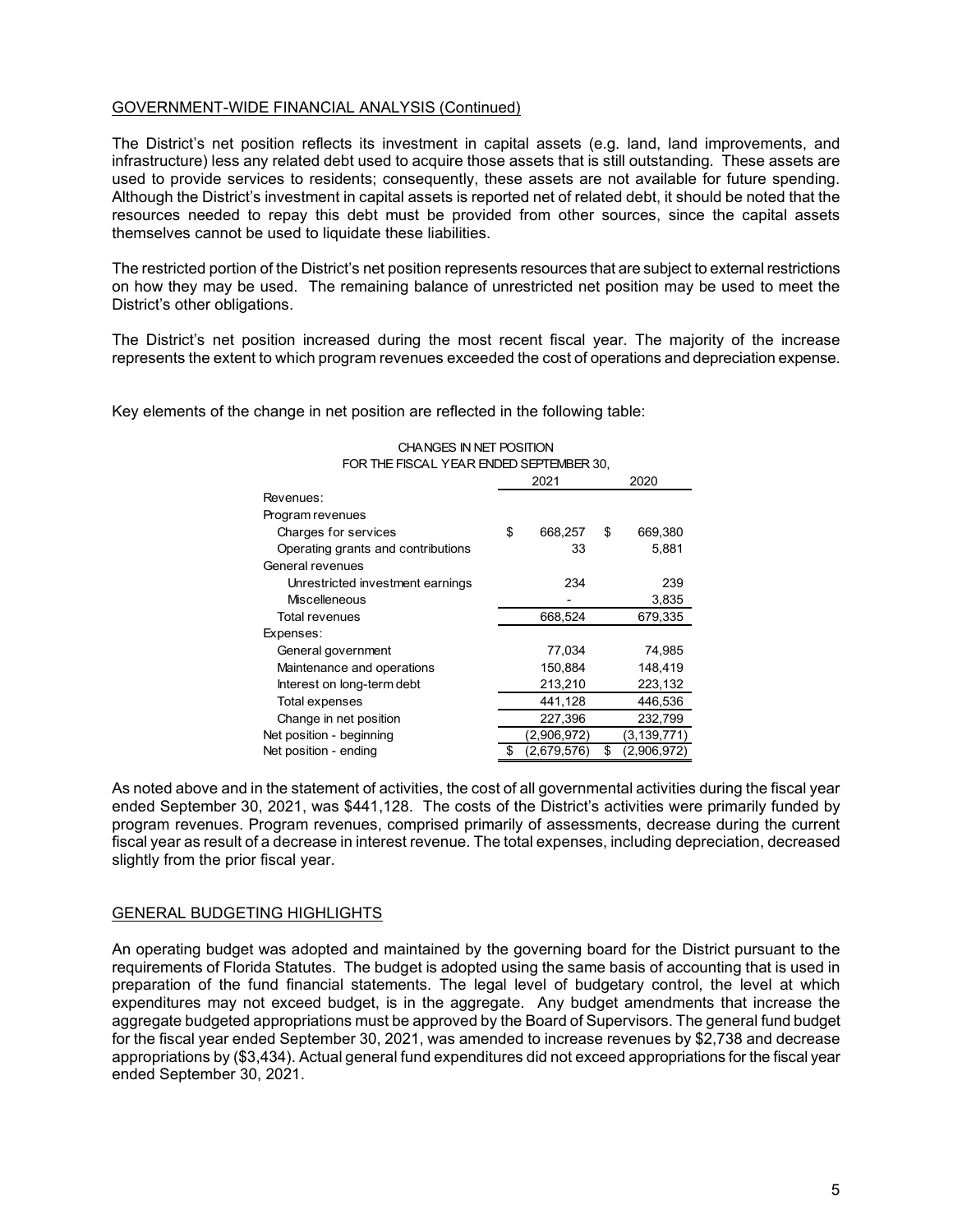### CAPITAL ASSETS AND DEBT ADMINISTRATION

## Capital Assets

At September 30, 2021, the District had \$2,746,537 invested in infrastructure improvements, for its governmental activities. In the government-wide financial statements, accumulated depreciation of \$1,036,843 has been taken, which resulted in a net book value of \$1,709,694. More detailed information about the District's capital assets is presented in the notes of the financial statements.

## Capital Debt

At September 30, 2021, the District had \$5,004,000 in Bonds outstanding. More detailed information about the District's capital debt is presented in the notes of the financial statements.

### ECONOMIC FACTORS AND NEXT YEAR'S BUDGETS AND OTHER EVENTS

The District does not anticipate any major projects or significant changes to its infrastructure maintenance program for the subsequent fiscal year. In addition, it is anticipated that the general operations of the District will remain fairly constant.

### CONTACTING THE DISTRICT'S FINANCIAL MANAGEMENT

This financial report is designed to provide our citizens, taxpayers, customers, investors and creditors with a general overview of the District's finances and to demonstrate the District's accountability for the financial resources it manages and the stewardship of the facilities it maintains. If you have questions about this report or need additional financial information, contact the Century Gardens Community Development District's management services at Special District Services, Inc., 2501A Burns Road, Palm Beach Gardens, Florida 33410.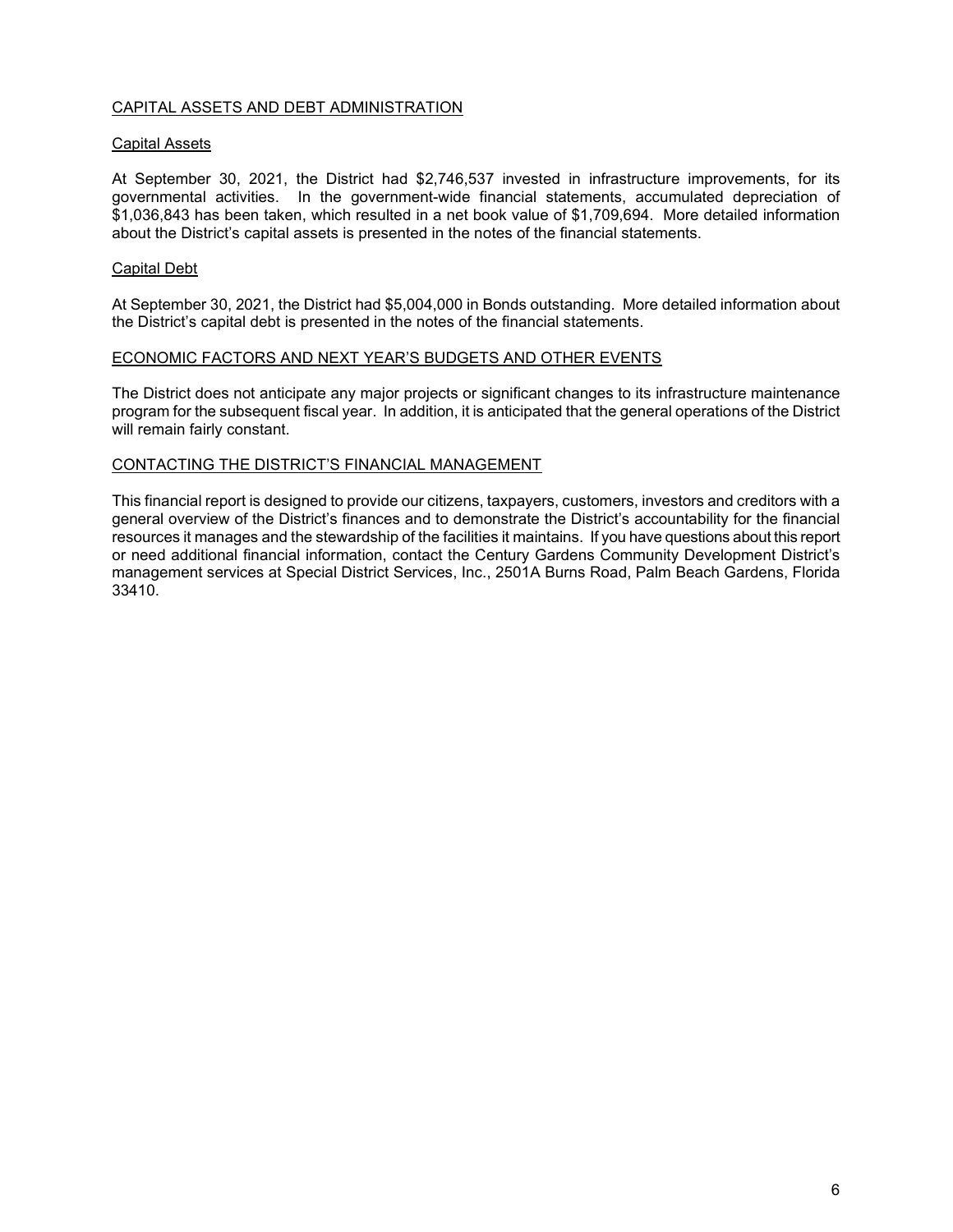## **CENTURY GARDENS COMMUNITY DEVELOPMENT DISTRICT MIAMI-DADE COUNTY, FLORIDA STATEMENT OF NET POSITION SEPTEMBER 30, 2021**

|                                      | Governmental<br><b>Activities</b> |             |
|--------------------------------------|-----------------------------------|-------------|
| <b>ASSETS</b>                        |                                   |             |
| Cash                                 | \$                                | 163,322     |
| Restricted assets:                   |                                   |             |
| Investments                          |                                   | 522,572     |
| Capital assets:                      |                                   |             |
| Depreciable, net                     |                                   | 1,709,694   |
| Total assets                         |                                   | 2,395,588   |
| DEFERRED OUTFLOW OF RESOURCES        |                                   |             |
| Deferred charge on refunding (debit) |                                   | 26,029      |
| Total deferred outflow of resources  |                                   | 26,029      |
| <b>LIABILITIES</b>                   |                                   |             |
| Accounts payable                     |                                   | 14,703      |
| Accrued interest payable             |                                   | 86,075      |
| Non-current liabilities:             |                                   |             |
| Due within one year                  |                                   | 235,000     |
| Due in more than one year            |                                   | 4,765,415   |
| <b>Total liabilities</b>             |                                   | 5,101,193   |
| <b>NET POSITION</b>                  |                                   |             |
| Net investment in capital assets     |                                   | (3,264,692) |
| Restricted for debt service          |                                   | 436,497     |
| Unrestricted                         |                                   | 148,619     |
| Total net position                   | \$                                | (2,679,576) |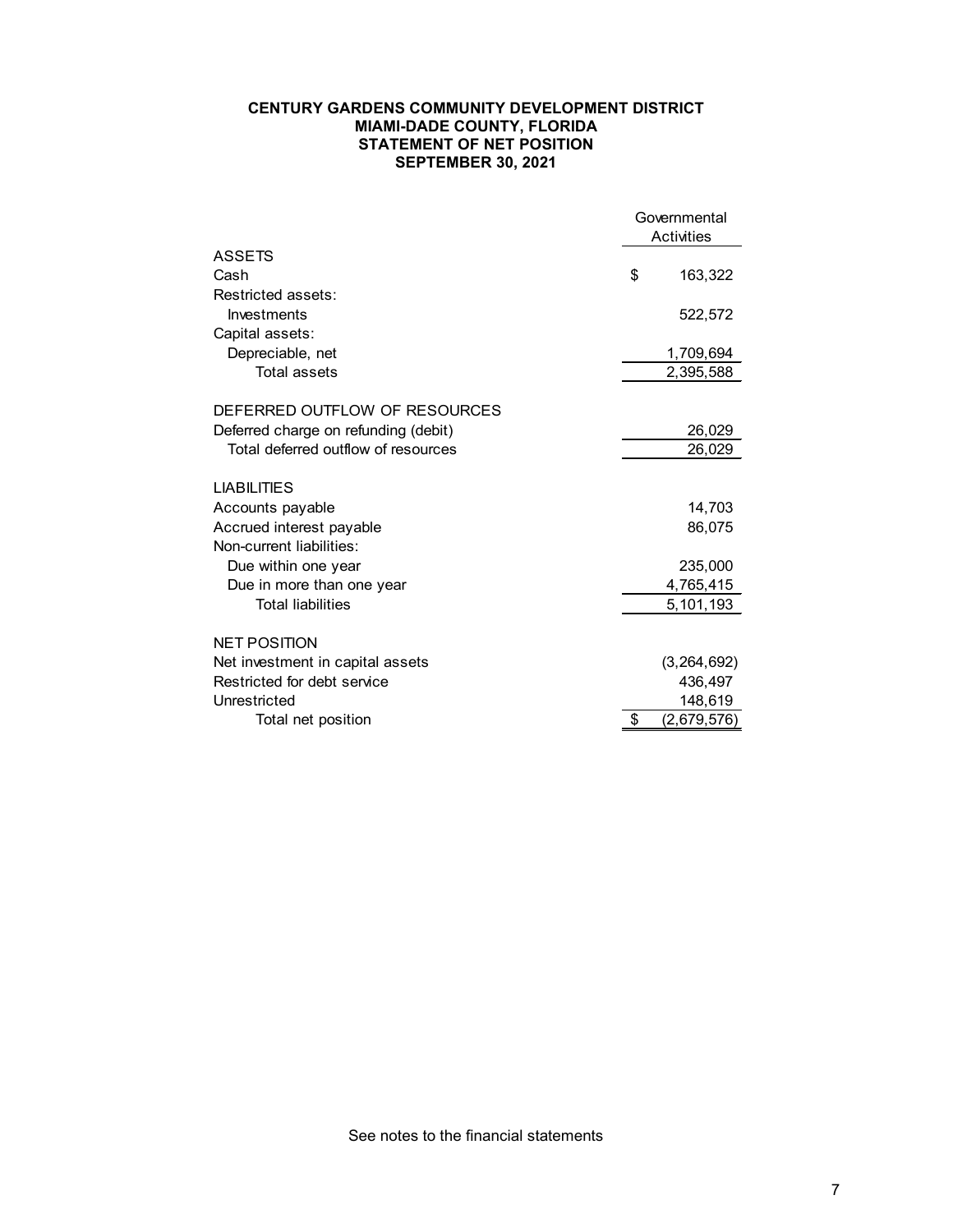### **CENTURY GARDENS COMMUNITY DEVELOPMENT DISTRICT MIAMI-DADE COUNTY, FLORIDA STATEMENT OF ACTIVITIES FOR THE FISCAL YEAR ENDED SEPTEMBER 30, 2021**

|                               |              |                      |                  |              |              | Net (Expense)<br>Revenue and |
|-------------------------------|--------------|----------------------|------------------|--------------|--------------|------------------------------|
|                               |              |                      |                  |              |              | Changes in Net               |
|                               |              |                      | Program Revenues |              |              | <b>Position</b>              |
|                               |              | Operating<br>Charges |                  |              |              |                              |
|                               |              | Grants and<br>for    |                  |              | Governmental |                              |
| <b>Functions/Programs</b>     | Expenses     | Service              |                  | Contribution |              | Activities                   |
| Primary government:           |              |                      |                  |              |              |                              |
| Governmental activities:      |              |                      |                  |              |              |                              |
| General government            | \$<br>77.034 | S                    | 77.034           | -S           |              | \$                           |
| Maintenance and operations    | 150,884      |                      | 70,326           |              |              | (80,558)                     |
| Interest on long-term debt    | 213,210      |                      | 520,897          |              | 33           | 307,720                      |
| Total governmental activities | 441,128      |                      | 668,257          |              | 33           | 227,162                      |
|                               |              |                      |                  |              |              |                              |

General revenues:

| Unrestricted investment earnings |   | 234         |
|----------------------------------|---|-------------|
| Total general revenues           |   | 234         |
| Change in net position           |   | 227,396     |
| Net position - beginning         |   | (2,906,972) |
| Net position - ending            | S | (2,679,576) |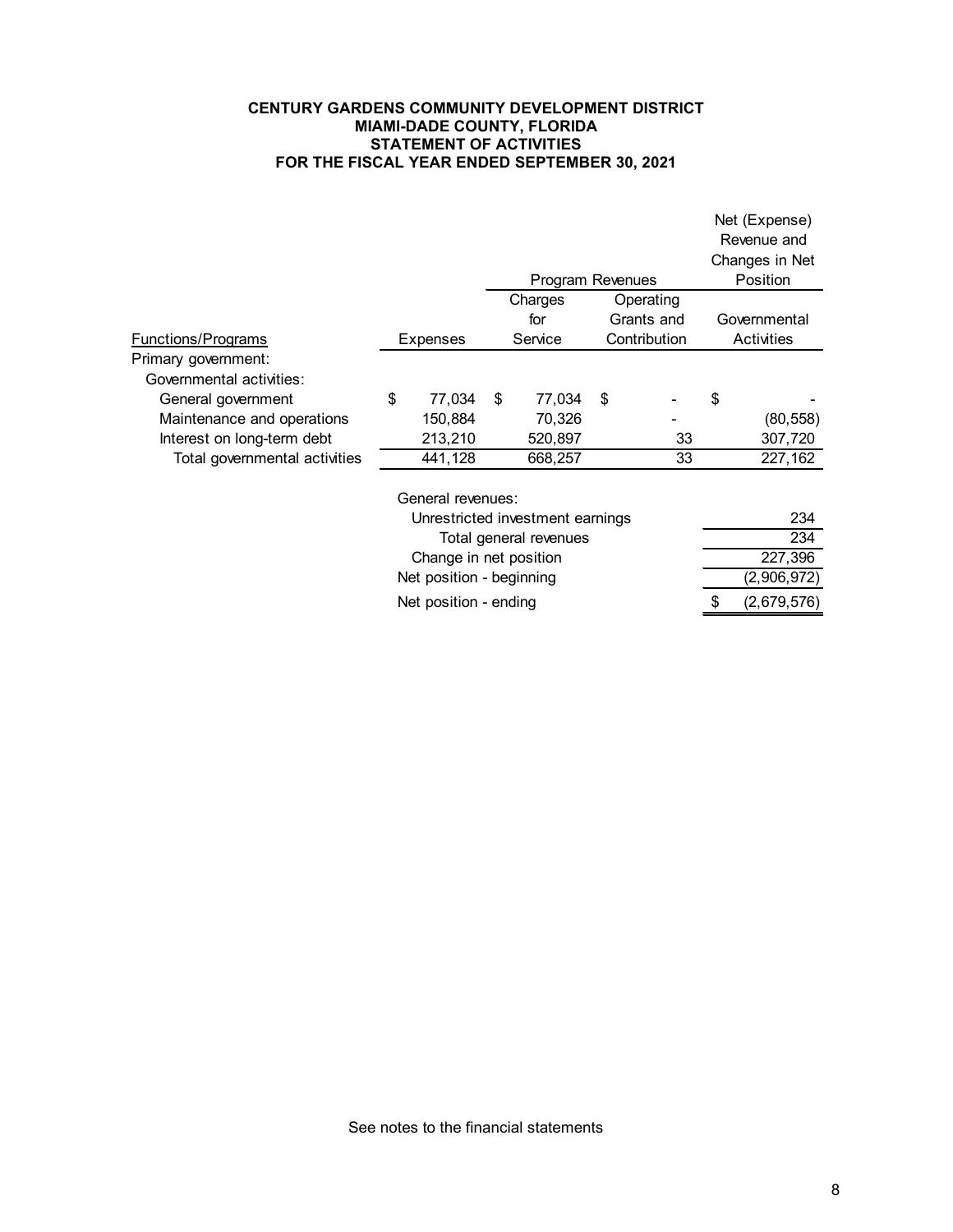### **CENTURY GARDENS COMMUNITY DEVELOPMENT DISTRICT MIAMI-DADE COUNTY, FLORIDA BALANCE SHEET GOVERNMENTAL FUNDS SEPTEMBER 30, 2021**

|                                                      | Major Funds   |         |    |         |              | Total        |  |
|------------------------------------------------------|---------------|---------|----|---------|--------------|--------------|--|
|                                                      | Debt          |         |    |         | Governmental |              |  |
|                                                      |               | General |    | Service |              | <b>Funds</b> |  |
| <b>ASSETS</b>                                        |               |         |    |         |              |              |  |
| Cash                                                 | \$            | 163,322 | \$ |         | \$           | 163,322      |  |
| <b>Investments</b>                                   |               |         |    | 522,572 |              | 522,572      |  |
| Total assets                                         | $\frac{1}{2}$ | 163,322 | \$ | 522,572 | \$           | 685,894      |  |
| <b>LIABILITIES AND FUND BALANCES</b><br>Liabilities: |               |         |    |         |              |              |  |
| Accounts payable                                     | -\$           | 14,703  | \$ |         | \$           | 14,703       |  |
| <b>Total liabilities</b>                             |               | 14,703  |    |         |              | 14,703       |  |
| Fund balances:                                       |               |         |    |         |              |              |  |
| Restricted for:                                      |               |         |    |         |              |              |  |
| Debt service                                         |               |         |    | 522,572 |              | 522,572      |  |
| Unassigned                                           |               | 148,619 |    |         |              | 148,619      |  |
| Total fund balances                                  |               | 148,619 |    | 522,572 |              | 671,191      |  |
| Total liabilities and fund balances                  | \$            | 163,322 | S  | 522,572 | \$           | 685,894      |  |

See notes to the financial statements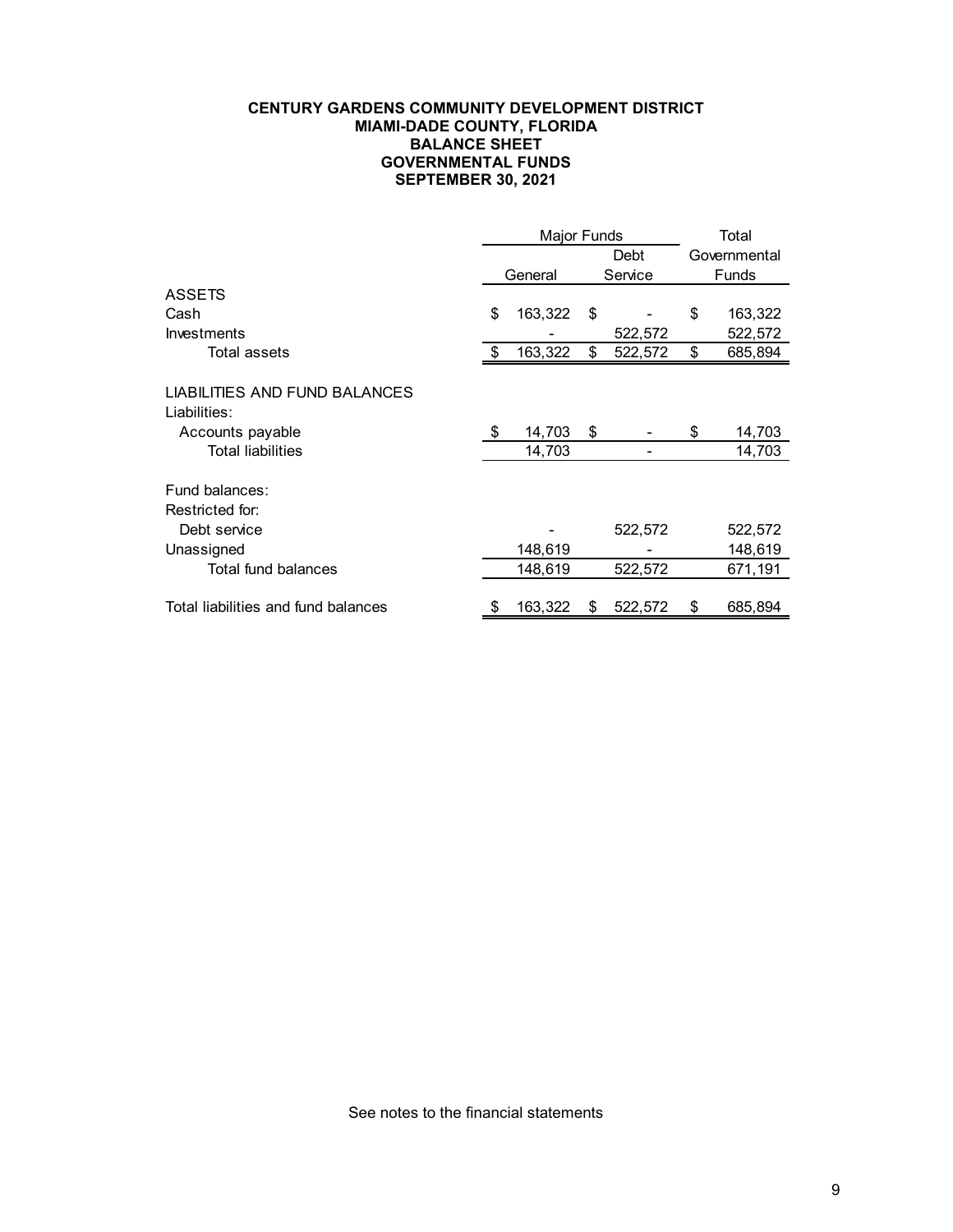### **CENTURY GARDENS COMMUNITY DEVELOPMENT DISTRICT MIAMI-DADE COUNTY, FLORIDA RECONCILIATION OF THE BALANCE SHEET - GOVERNMENTAL FUNDS TO THE STATEMENT OF NET POSITION SEPTEMBER 30, 2021**

| Fund balance - governmental funds                                                                                                                                                                                                                                                                               |             | \$<br>671,191 |
|-----------------------------------------------------------------------------------------------------------------------------------------------------------------------------------------------------------------------------------------------------------------------------------------------------------------|-------------|---------------|
| Amounts reported for governmental activities in the statement of net<br>position are different because:                                                                                                                                                                                                         |             |               |
| Capital assets used in governmental activities are not financial<br>resources and, therefore, are not reported as assets in the<br>governmental funds. The statement of net position includes those<br>capital assets, net of any accumlated depreciation, in the net<br>position of the government as a whole. |             |               |
| Cost of capital assets                                                                                                                                                                                                                                                                                          | 2,746,537   |               |
| Accumulated depreciation                                                                                                                                                                                                                                                                                        | (1,036,843) | 1,709,694     |
| Deferred charges on refunding of long-term debt are shown as<br>deferred outflows/inflows of resources in the government-wide<br>financial statements; however, this amount is expensed in the<br>governmental fund financial statements.                                                                       |             | 26,029        |
| Liabilities not due and payable from current available resources are<br>not reported as liabilities in the governmental fund financial<br>statements. All liabilities, both current and long-term, are reported<br>in the government-wide statements.                                                           |             |               |
| Accrued interest payable                                                                                                                                                                                                                                                                                        | (86,075)    |               |
| Original issue discount                                                                                                                                                                                                                                                                                         | 3,585       |               |
| Bonds payable                                                                                                                                                                                                                                                                                                   | (5,004,000) | (5,086,490)   |
| Net position of governmental activities                                                                                                                                                                                                                                                                         |             | (2,679,576)   |
|                                                                                                                                                                                                                                                                                                                 |             |               |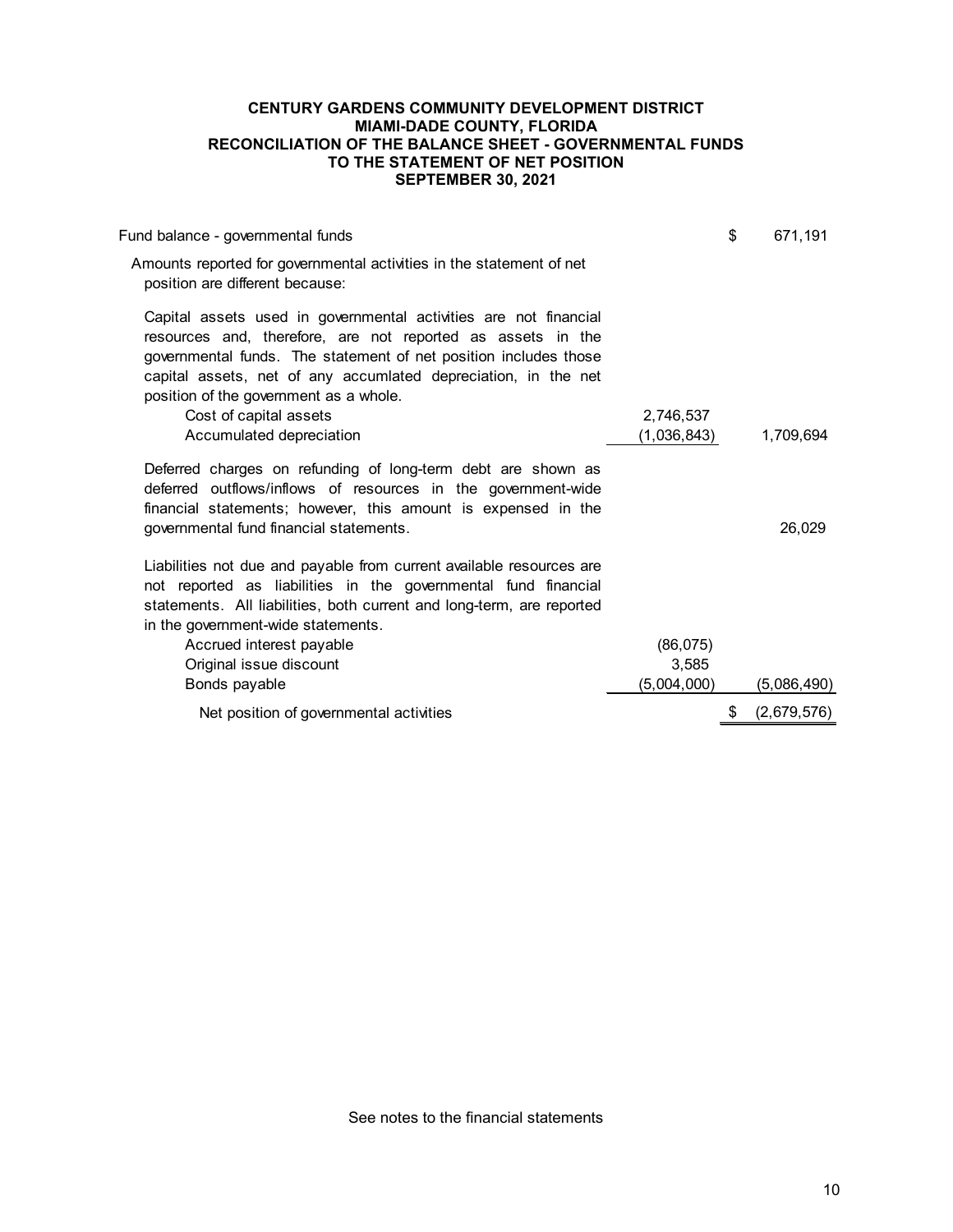### **CENTURY GARDENS COMMUNITY DEVELOPMENT DISTRICT MIAMI-DADE COUNTY, FLORIDA STATEMENT OF REVENUES, EXPENDITURES, AND CHANGES IN FUND BALANCES GOVERNMENTAL FUNDS FOR THE FISCAL YEAR ENDED SEPTEMBER 30, 2021**

|                                 | Major Funds |         |    |         |       | Total        |  |
|---------------------------------|-------------|---------|----|---------|-------|--------------|--|
|                                 |             |         |    | Debt    |       | Governmental |  |
|                                 |             | General |    | Service | Funds |              |  |
| <b>REVENUES</b>                 |             |         |    |         |       |              |  |
| Assessments                     | \$          | 147,360 |    | 520,897 | \$    | 668,257      |  |
| Interest and other revenue      |             | 234     |    | 33      |       | 267          |  |
| <b>Total revenues</b>           |             | 147,594 |    | 520,930 |       | 668,524      |  |
| <b>EXPENDITURES</b>             |             |         |    |         |       |              |  |
| Current:                        |             |         |    |         |       |              |  |
| General government              |             | 77,034  |    |         |       | 77,034       |  |
| Maintenance and operations      |             | 56,378  |    |         |       | 56,378       |  |
| Debt service:                   |             |         |    |         |       |              |  |
| Principal                       |             |         |    | 284,000 |       | 284,000      |  |
| <b>Interest</b>                 |             |         |    | 215,332 |       | 215,332      |  |
| Total expenditures              |             | 133,412 |    | 499,332 |       | 632,744      |  |
| Excess (deficiency) of revenues |             |         |    |         |       |              |  |
| over (under) expenditures       |             | 14,182  |    | 21,598  |       | 35,780       |  |
| Fund balances - beginning       |             | 134,437 |    | 500,974 |       | 635,411      |  |
| Fund balances - ending          | \$          | 148,619 | \$ | 522,572 | \$    | 671,191      |  |

See notes to the financial statements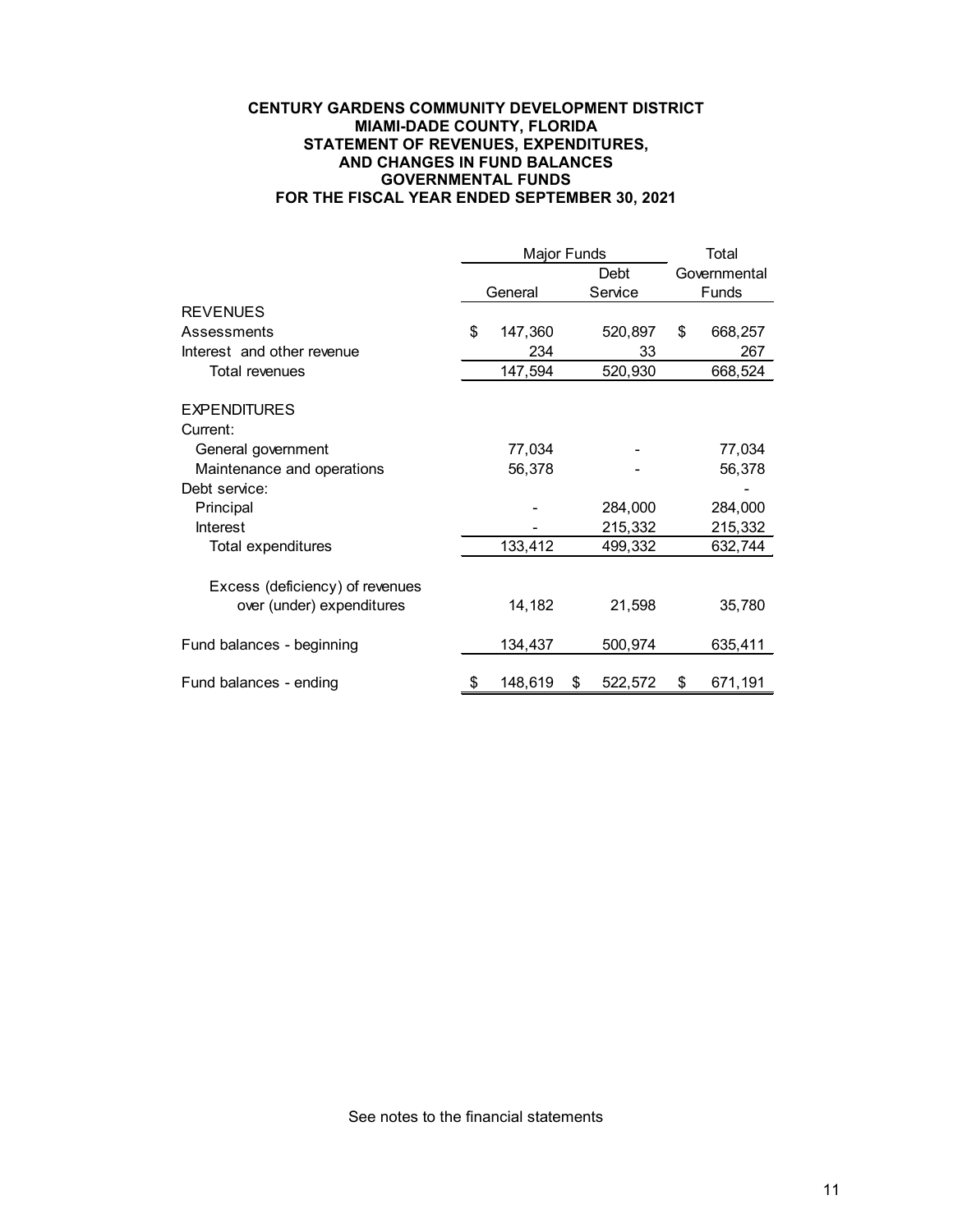### **CENTURY GARDENS COMMUNITY DEVELOPMENT DISTRICT MIAMI-DADE COUNTY, FLORIDA RECONCILIATION OF THE STATEMENT OF REVENUES, EXPENDITURES AND CHANGES IN FUND BALANCES OF GOVERNMENTAL FUNDS TO THE STATEMENT OF ACTIVITIES FOR THE FISCAL YEAR ENDED SEPTEMBER 30, 2021**

| Net change in fund balances - total governmental funds                                                                                                                                                                                             | \$<br>35,780 |
|----------------------------------------------------------------------------------------------------------------------------------------------------------------------------------------------------------------------------------------------------|--------------|
| Amounts reported for governmental activities in the statement of activities an<br>different because:                                                                                                                                               |              |
| Depreciation of capital assets is not recognized in the governmental fund<br>financial statements, but is reported as an expense in the statement of<br>activities.                                                                                | (94, 506)    |
| Repayment of long-term liabilities are reported as expenditures in the<br>governmental fund financial statements, but such repayments reduce<br>liabilities in the statement of net position and are eliminated in the<br>statement of activities. | 284,000      |
| Amortization of the deferred charge on refunding is not recognized in the<br>governmental fund financial statements, but is reported as an expense in<br>the statement of activities.                                                              | (2, 131)     |
| The change in accrued interest on long-term liabilities between the<br>current and prior fiscal years is recorded in the statement of activities,<br>but not in the governmental fund financial statements.                                        | 4,253        |
| Change in net position of governmental activities                                                                                                                                                                                                  | 227,396      |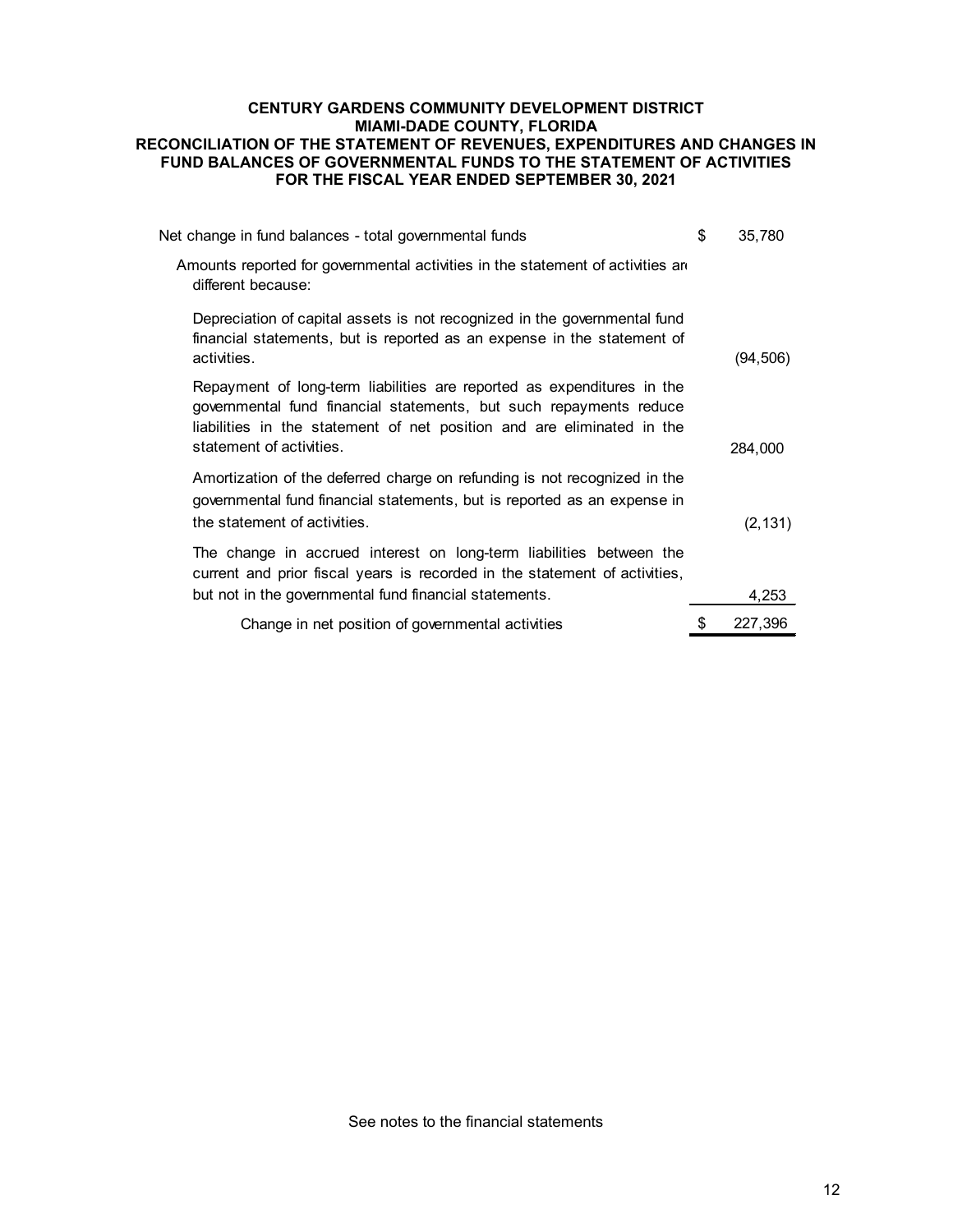### **CENTURY GARDENS COMMUNITY DEVELOPMENT DISTRICT MIAMI-DADE COUNTY, FLORIDA NOTES TO FINANCIAL STATEMENTS**

# **NOTE 1 – NATURE OF ORGANIZATION AND REPORT ENTITY**

Century Gardens Community Development District ("District") was created on June 17, 2003 by the Board of County Commissioners of Miami-Dade County, Florida under Ordinance 03-150 pursuant to the Uniform Community Development District Act of 1980, otherwise known as Chapter 190, Florida Statutes. The Act provides among other things, the power to manage basic services for community development, power to borrow money and issue bonds, and to levy and assess non-ad valorem assessments for the financing and delivery of capital infrastructure.

The District was established for the purposes of financing and managing the acquisition, construction, maintenance and operation of a portion of the infrastructure necessary for community development within the District.

The District is governed by the Board of Supervisors ("Board") which is comprised of five members. The Supervisors are elected on an at large basis by the owners of the property within the District. The Board of Supervisors of the District exercise all powers granted to the District pursuant to Chapter 190, Florida Statutes.

The Board has the final responsibility for:

- 1. Assessing and levying maintenance taxes and special assessments.
- 2. Approving budgets.<br>3. Exercising control of
- Exercising control over facilities and properties.
- 4. Controlling the use of funds generated by the District.
- 5. Approving the hiring and firing of key personnel.
- 6. Financing improvements.

The financial statements were prepared in accordance with Governmental Accounting Standards Board ("GASB") Statements. Under the provisions of those standards, the financial reporting entity consists of the primary government, organizations for which the District is considered to be financially accountable and other organizations for which the nature and significance of their relationship with the District are such that, if excluded, the financial statements of the District would be considered incomplete or misleading. There are no entities considered to be component units of the District; therefore, the financial statements include only the operations of the District.

## **NOTE 2 – SUMMARY OF SIGNIFICANT ACCOUNTING POLICIES**

### **Government-Wide and Fund Financial Statements**

The basic financial statements include both government-wide and fund financial statements.

The government-wide financial statements (i.e., the statement of net position and the statement of activities) report information on all of the non-fiduciary activities of the primary government. For the most part, the effect of interfund activity has been removed from these statements.

The statement of activities demonstrates the degree to which the direct expenses of a given function or segment is offset by program revenues. *Direct expenses* are those that are clearly identifiable with a specific function or segment. *Program revenues* include 1) charges to customers who purchase, use or directly benefit from goods, services or privileges provided by a given function or segment; operating-type special assessments for maintenance and debt service are treated as charges for services and 2) grants and contributions that are restricted to meeting the operational or capital requirements of a particular function or segment. Other items not included among program revenues are reported instead as *general revenues*.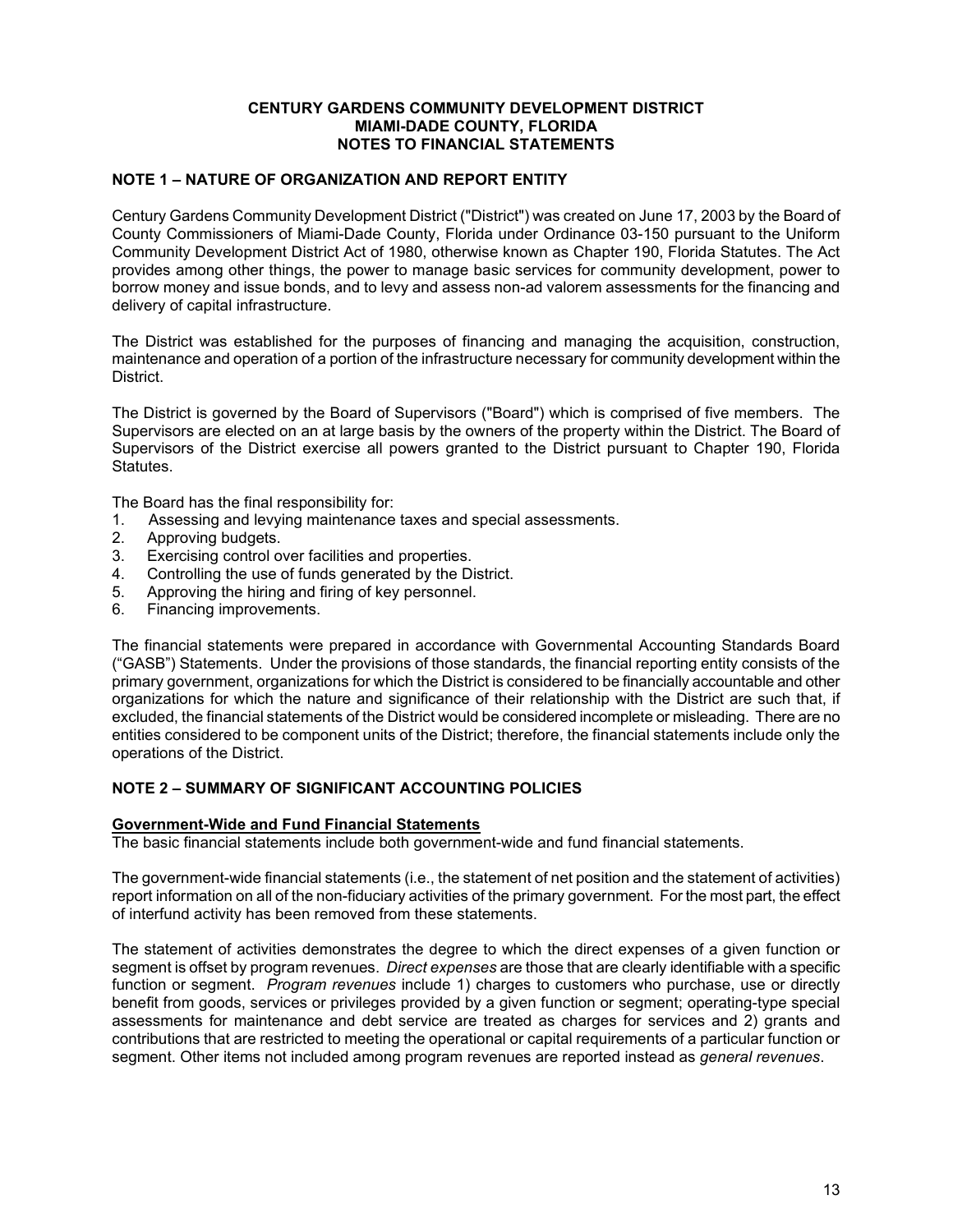## Measurement Focus, Basis of Accounting and Financial Statement Presentation

The government-wide financial statements are reported using the *economic resources measurement* focus and the *accrual basis of accounting*. Revenues are recorded when earned and expenses are recorded when a liability is incurred, regardless of the timing of related cash flows. Assessments are recognized as revenues in the year for which they are levied. Grants and similar items are to be recognized as revenue as soon as all eligibility requirements imposed by the provider have been met.

Governmental fund financial statements are reported using the *current financial resources measurement focus* and the *modified accrual basis of accounting*. Revenues are recognized as soon as they are both measurable and available. Revenues are considered to be *available* when they are collectible within the current period or soon enough thereafter to pay liabilities of the current period. For this purpose, the government considers revenues to be available if they are collected within 60 days of the end of the current fiscal period. Expenditures are recorded when a liability is incurred, as under accrual accounting. However, debt service expenditures are recorded only when payment is due.

#### **Assessments**

Assessments are non-ad valorem assessments on certain land and all platted lots within the District. Assessments are levied each November 1 on property of record as of the previous January. The fiscal year for which annual assessments are levied begins on October 1 with discounts available for payments through February 28 and become delinquent on April 1. For debt service assessments, amounts collected as advance payments are used to prepay a portion of the Bonds outstanding. Otherwise, assessments are collected annually to provide funds for the debt service on the portion of the Bonds which are not paid with prepaid assessments.

Assessments and interest associated with the current fiscal period are considered to be susceptible to accrual and so have been recognized as revenues of the current fiscal period. The portion of assessments receivable due within the current fiscal period is considered to be susceptible to accrual as revenue of the current period.

The District reports the following major governmental funds:

### General Fund

The general fund is the general operating fund of the District. It is used to account for all financial resources except those required to be accounted for in another fund.

#### Debt Service Fund

The debt service fund is used to account for the accumulation of resources for the annual payment of principal and interest on long-term debt.

### **Assets, Liabilities and Net Position or Equity**

#### Restricted Assets

These assets represent cash and investments set aside pursuant to Bond covenants or other contractual restrictions.

#### Deposits and Investments

The District's cash and cash equivalents are considered to be cash on hand and demand deposits.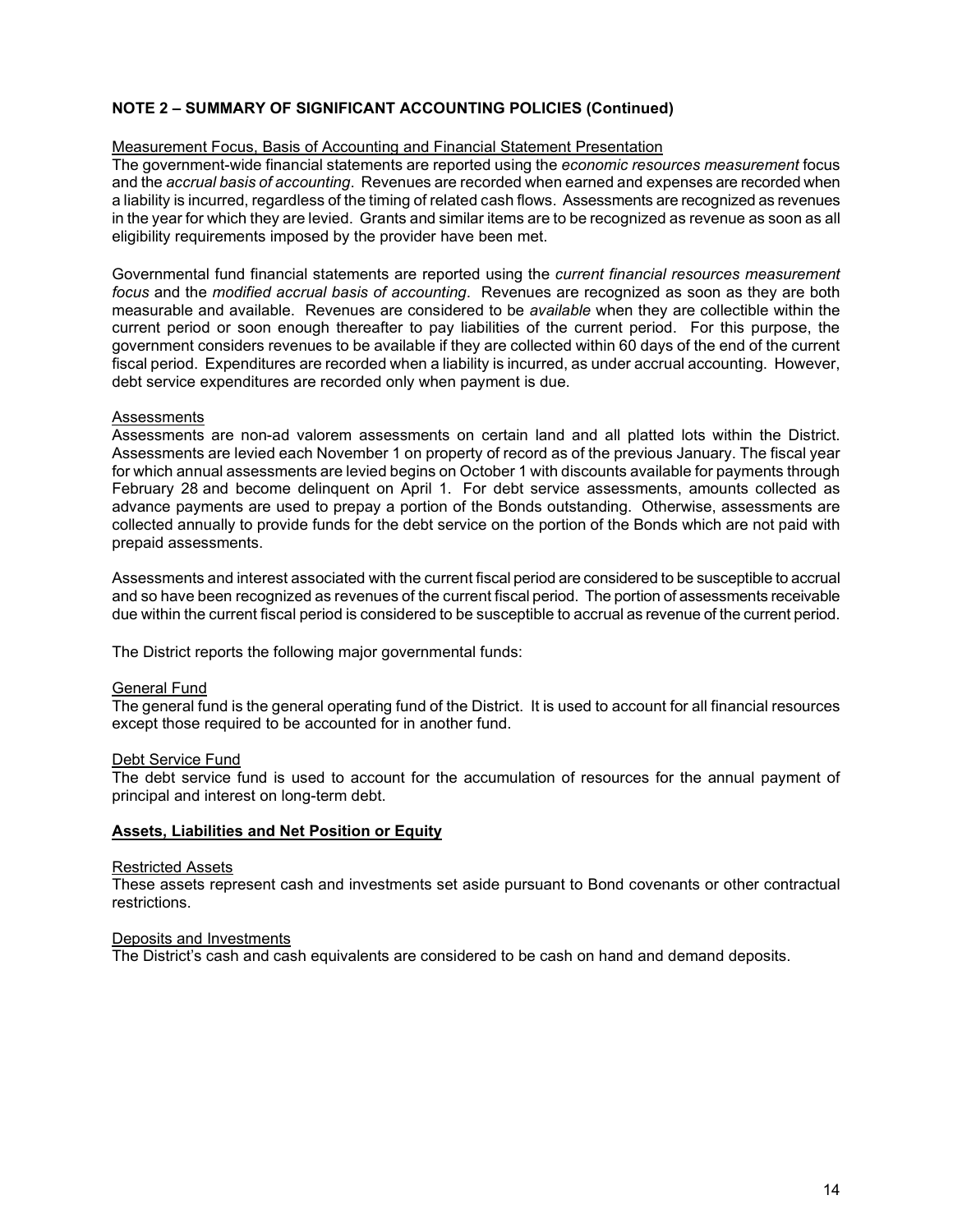### **Assets, Liabilities and Net Position or Equity (continued)**

#### Deposits and Investments (Continued)

The District has elected to proceed under the Alternative Investment Guidelines as set forth in Section 218.415 (17) Florida Statutes. The District may invest any surplus public funds in the following:

- a) The Local Government Surplus Trust Funds, or any intergovernmental investment pool authorized pursuant to the Florida Interlocal Cooperation Act;
- b) Securities and Exchange Commission registered money market funds with the highest credit quality rating from a nationally recognized rating agency;
- c) Interest bearing time deposits or savings accounts in qualified public depositories;
- d) Direct obligations of the U.S. Treasury.

Securities listed in paragraph c and d shall be invested to provide sufficient liquidity to pay obligations as they come due. In addition, surplus funds may be deposited into certificates of deposit which are insured and any unspent Bond proceeds are required to be held in investments as specified in the Bond Indenture.

The District records all interest revenue related to investment activities in the respective funds. Investments are measured at amortized cost or reported at fair value as required by generally accepted accounting principles.

#### Inventories and Prepaid Items

Inventories of governmental funds are recorded as expenditures when consumed rather than when purchased.

Certain payments to vendors reflect costs applicable to future accounting periods and are recorded as prepaid items in both government-wide and fund financial statements.

#### Capital Assets

Capital assets, which include property, plant and equipment, and infrastructure assets (e.g., roads, sidewalks and similar items) are reported in the government activities columns in the government-wide financial statements. Capital assets are defined by the government as assets with an initial, individual cost of more than \$5,000 (amount not rounded) and an estimated useful life in excess of two years. Such assets are recorded at historical cost or estimated historical cost if purchased or constructed. Donated capital assets are recorded at acquisition value at the date of donation.

The costs of normal maintenance and repairs that do not add to the value of the asset or materially extend assets lives are not capitalized. Major outlays for capital assets and improvements are capitalized as projects are constructed.

Property, plant and equipment of the District are depreciated using the straight-line method over the following estimated useful lives:

| Assets         | Years     |
|----------------|-----------|
| Infrastructure | $10 - 25$ |

In the governmental fund financial statements, amounts incurred for the acquisition of capital assets are reported as fund expenditures. Depreciation expense is not reported in the governmental fund financial statements.

#### Unearned Revenue

Governmental funds report unearned revenue in connection with resources that have been received, but not yet earned.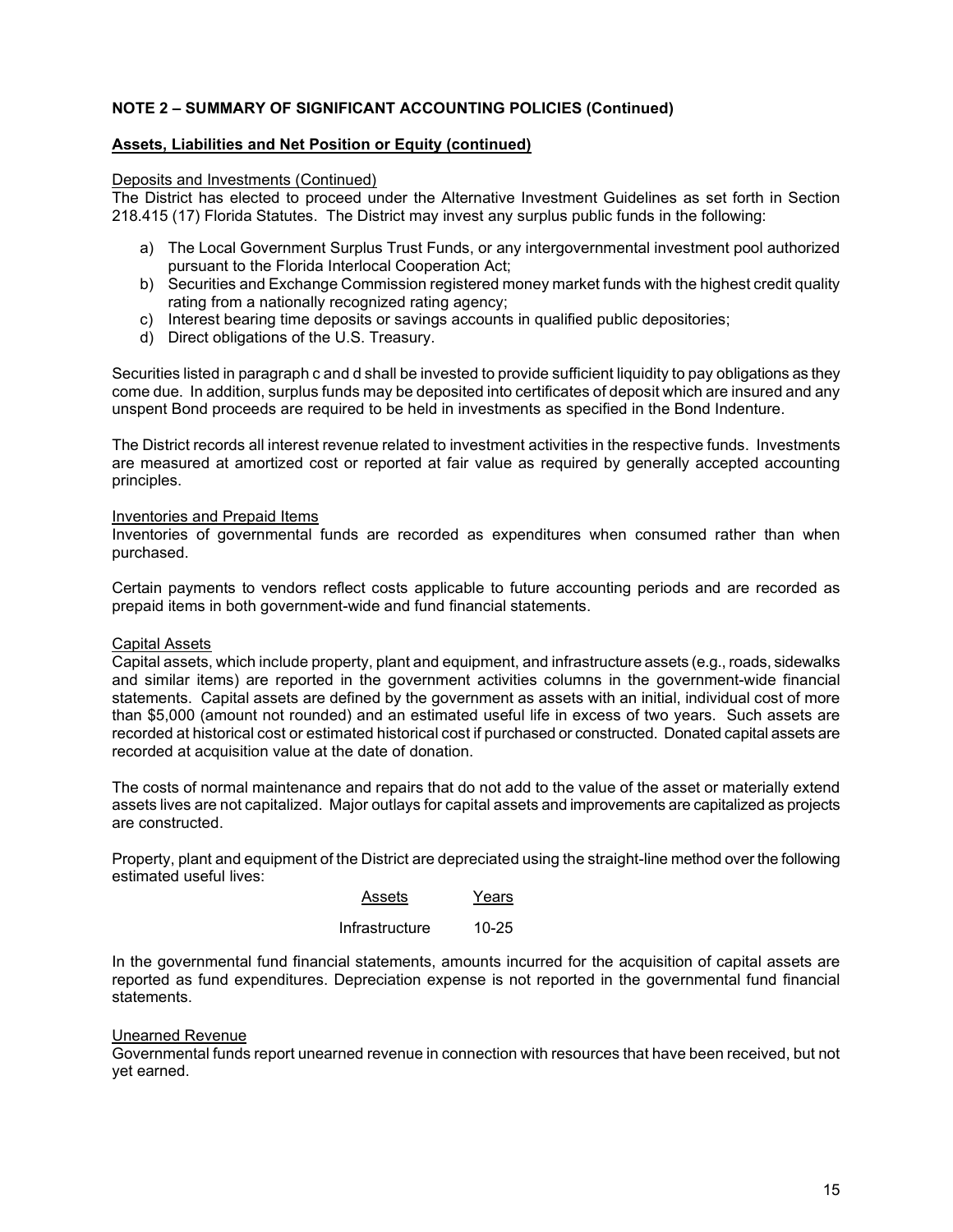## **Assets, Liabilities and Net Position or Equity (Continued)**

### Refunding of Debt

For current refunding and advance refunding resulting in the defeasance of debt, the difference between the reacquisition price and the net carrying amount of the old debt is reported as a deferred outflow of resources and recognized ratably as a component of interest expense over the remaining life of the old debt or the life of the new debt, whichever is shorter. In connection with the refunding, \$2,131 was recognized as a component of interest expense in the current fiscal year.

### Long-Term Obligations

In the government-wide financial statements long-term debt and other long-term obligations are reported as liabilities in the statement of net position. Bond premiums and discounts are deferred and amortized ratably over the life of the Bonds. Bonds payable are reported net of applicable premiums or discounts. Bond issuance costs are expensed when incurred.

In the fund financial statements, governmental fund types recognize premiums and discounts, as well as issuance costs, during the current period. The face amount of debt issued is reported as other financing sources. Premiums received on debt issuances are reported as other financing sources while discounts on debt issuances are reported as other financing uses. Issuance costs, whether or not withheld from the actual debt proceeds received, are reported as debt service expenditures.

### Deferred Outflows/Inflows of Resources

In addition to assets, the statement of financial position will sometimes report a separate section for deferred outflows of resources. This separate financial statement element, deferred outflows of resources, represents a consumption of net position that applies to a future period(s) and so will not be recognized as an outflow of resources (expense/expenditure) until then.

In addition to liabilities, the statement of financial position will sometimes report a separate section for deferred inflows of resources. This separate financial statement element, deferred inflows of resources, represents an acquisition of net position that applies to a future period(s) and so will not be recognized as an inflow of resources (revenue) until that time.

### Fund Equity/Net Position

In the fund financial statements, governmental funds report non spendable and restricted fund balance for amounts that are not available for appropriation or are legally restricted by outside parties for use for a specific purpose. Assignments of fund balance represent tentative management plans that are subject to change.

The District can establish limitations on the use of fund balance as follows:

Committed fund balance – Amounts that can be used only for the specific purposes determined by a formal action (resolution) of the Board of Supervisors. Commitments may be changed or lifted only by the Board of Supervisors taking the same formal action (resolution) that imposed the constraint originally. Resources accumulated pursuant to stabilization arrangements sometimes are reported in this category.

Assigned fund balance – Includes spendable fund balance amounts established by the Board of Supervisors that are intended to be used for specific purposes that are neither considered restricted nor committed. The Board may also assign fund balance as it does when appropriating fund balance to cover differences in estimated revenue and appropriations in the subsequent year's appropriated budget. Assignments are generally temporary and normally the same formal action need not be taken to remove the assignment.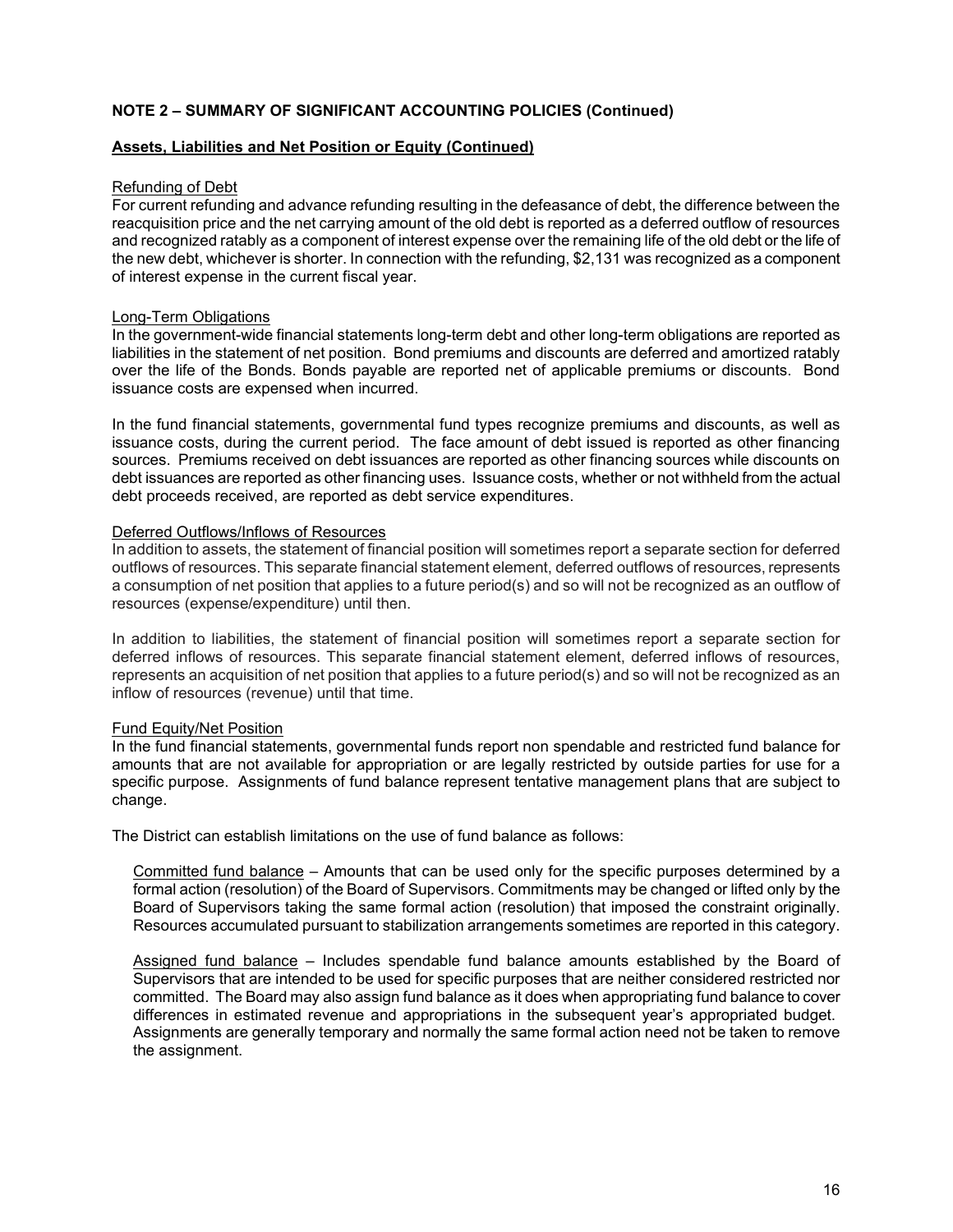# **Assets, Liabilities and Net Position or Equity (Continued)**

### Fund Equity/Net Position (Continued)

The District first uses committed fund balance, followed by assigned fund balance and then unassigned fund balance when expenditures are incurred for purposes for which amounts in any of the unrestricted fund balance classifications could be used.

Net position is the difference between assets and deferred outflows of resources less liabilities and deferred inflows of resources. Net position in the government-wide financial statements are categorized as net investment in capital assets, restricted or unrestricted. Net investment in capital assets represents net position related to infrastructure and property, plant and equipment. Restricted net position represents the assets restricted by the District's Bond covenants or other contractual restrictions. Unrestricted net position consists of the net position not meeting the definition of either of the other two components.

### **Other Disclosures**

### Use of Estimates

The preparation of financial statements in conformity with generally accepted accounting principles requires management to make estimates and assumptions that affect the reported amounts of assets and liabilities, and disclosure of contingent assets and liabilities at the date of the financial statements, and the reported amounts of revenues and expenditures during the reporting period. Actual results could differ from those estimates.

# **NOTE 3 – BUDGETARY INFORMATION**

The District is required to establish a budgetary system and an approved Annual Budget. Annual Budgets are adopted on a basis consistent with generally accepted accounting principles for the general fund. All annual appropriations lapse at fiscal year-end.

The District follows these procedures in establishing the budgetary data reflected in the financial statements.

- a) Each year the District Manager submits to the District Board a proposed operating budget for the fiscal year commencing the following October 1.
- b) Public hearings are conducted to obtain public comments.
- c) Prior to October 1, the budget is legally adopted by the District Board.
- d) All budget changes must be approved by the District Board.
- e) The budgets are adopted on a basis consistent with generally accepted accounting principles.
- f) Unused appropriation for annually budgeted funds lapse at the end of the year.

# **NOTE 4 – DEPOSITS AND INVESTMENTS**

### **Deposits**

The District's cash balances were entirely covered by federal depository insurance or by a collateral pool pledged to the State Treasurer. Florida Statutes Chapter 280, "Florida Security for Public Deposits Act", requires all qualified depositories to deposit with the Treasurer or another banking institution eligible collateral equal to various percentages of the average daily balance for each month of all public deposits in excess of any applicable deposit insurance held. The percentage of eligible collateral (generally, U.S. Governmental and agency securities, state or local government debt, or corporate bonds) to public deposits is dependent upon the depository's financial history and its compliance with Chapter 280. In the event of a failure of a qualified public depository, the remaining public depositories would be responsible for covering any resulting losses.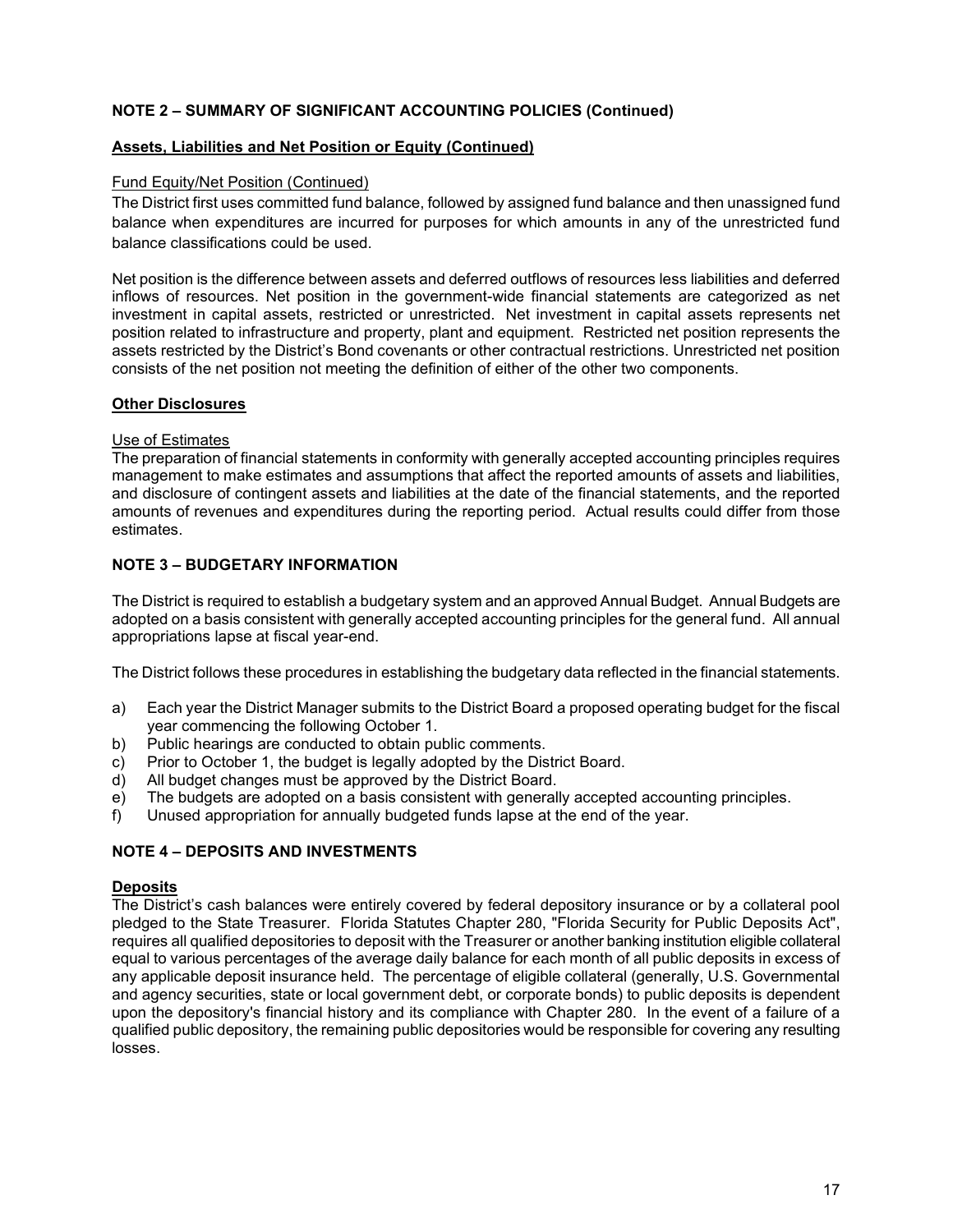# **NOTE 4 – DEPOSITS AND INVESTMENTS (Continued)**

### **Investments**

The District's investments were held as follows at September 30, 2021:

|                                     | <b>Amortized Cost</b> | Credit Risk | Maturities                   |
|-------------------------------------|-----------------------|-------------|------------------------------|
| Government Money Market Fund- Wells | 80.114                | S&P AAAm    | Weighted average of the fund |
|                                     |                       |             | portfolio: 37 days           |
| Money Market - US Bank              | 442.458               | $S\&P A-1+$ | Open ended                   |
|                                     | 522.572               |             |                              |

*Credit risk –* For investments, credit risk is generally the risk that an issuer of an investment will not fulfill its obligation to the holder of the investment. This is measured by the assignment of a rating by a nationally recognized statistical rating organization. Investment ratings by investment type are included in the preceding summary of investments.

*Concentration risk –* The District places no limit on the amount the District may invest in any one issuer.

*Interest rate risk –* The District does not have a formal policy that limits investment maturities as a means of managing exposure to fair value losses arising from increasing interest rates.

However, the Bond Indenture limits the type of investments held using unspent Bond proceeds.

*Fair Value Measurement –* When applicable, the District measures and records its investments using fair value measurement guidelines established in accordance with GASB Statements. The framework for measuring fair value provides a fair value hierarchy that prioritizes the inputs to valuation techniques.

These guidelines recognize a three-tiered fair value hierarchy, in order of highest priority, as follows:

- *Level 1:* Investments whose values are based on unadjusted quoted prices for identical investments in active markets that the District has the ability to access;
- *Level 2:* Investments whose inputs other than quoted market prices are observable either directly or indirectly; and,
- *Level 3:* Investments whose inputs are unobservable.

The fair value measurement level within the fair value hierarchy is based on the lowest level of any input that is significant to the entire fair value measurement. Valuation techniques used should maximize the use of observable inputs and minimize the use of unobservable inputs.

Money market investments that have a maturity at the time of purchase of one year or less and are held by governments other than external investment pools should be measured at amortized cost. Accordingly, the District's investments have been reported at amortized cost above.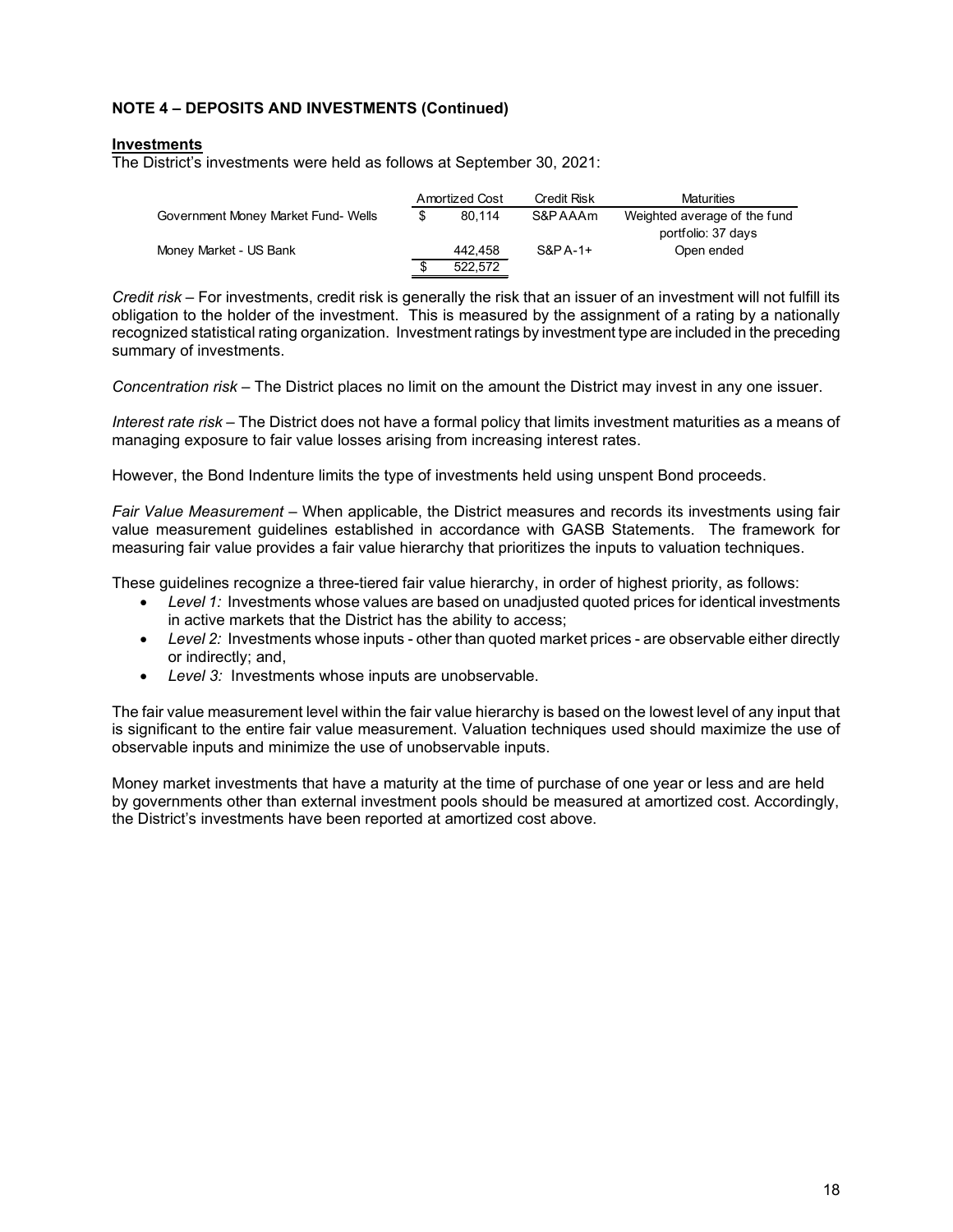# **NOTE 5 – CAPITAL ASSETS**

Capital asset activity for the fiscal year ended September 30, 2021 was as follows:

|                                              | Beginning<br><b>Balance</b> |           |           | Ending<br>Balance |  |               |
|----------------------------------------------|-----------------------------|-----------|-----------|-------------------|--|---------------|
| Governmental activities                      |                             | Additions |           | <b>Reductions</b> |  |               |
| Capital assets, being depreciated            |                             |           |           |                   |  |               |
| Lake and lake tracts                         | \$.<br>383,885              | \$        |           | \$                |  | \$<br>383,885 |
| Stormw ater management                       | 1,198,310                   |           |           |                   |  | 1,198,310     |
| Roadw ay improvement                         | 1,164,342                   |           |           |                   |  | 1,164,342     |
| Total capital assets, being depreciated      | 2,746,537                   |           |           |                   |  | 2,746,537     |
| Less accumulated depreciation for:           |                             |           |           |                   |  |               |
| Lake and lake tracts                         | 383,885                     |           |           |                   |  | 383,885       |
| Stormw ater management                       | 404,683                     |           | 47,933    |                   |  | 452,616       |
| Roadw ay improvement                         | 153,769                     |           | 46.573    |                   |  | 200,342       |
| Total accumulated depreciation               | 942,337                     |           | 94,506    |                   |  | 1,036,843     |
| Total capital assets, being depreciated, net | 1,804,200                   |           | (94, 506) |                   |  | 1,709,694     |
| Governmental activities capital assets, net  | 1,804,200                   | S         | (94,506)  | S                 |  | \$1,709,694   |

Depreciation expense was charged to the maintenance and operations function.

# **NOTE 6 – LONG TERM LIABILITIES**

#### **Series 2007**

On April 1, 2007 the District issued \$1,145,000 of Special Assessment Bonds term bonds due May 1, 2037, with a fixed interest rate of 5.05%. The Series 2007 Bonds were issued to finance a portion of construction of certain improvements for the benefit of the District. Interest payments are to be paid semiannually on each May 1 and November 1. The principal on the Bonds is to be paid serially beginning May 1, 2008 through May 1, 2037.

The Series 2007 Bonds are subject to redemption at the option of the District prior to their maturity. The Bonds are subject to extraordinary mandatory redemption prior to their selected maturity in the manner determined by the Bond Registrar if certain events occurred as outlined in the Bond Indenture.

The Bond Indenture requires that the District maintain adequate amounts in a reserve account to meet the debt service reserve requirement as defined in the Indenture. In addition, the Bond Indenture has certain restrictions and requirements relating principally to the use of proceeds and the procedures to be followed by the District on assessments to property owners. The District agrees to levy special assessments in annual amounts adequate to provide payment of debt service and to meet the reserve requirements. The District is in compliance with the requirements as of September 30, 2021.

### **Series 2014**

On June 1, 2014, the District issued \$3,905,000 of Special Assessment Refunding Bonds, Series 2014 due May 1, 2034, with a subject to adjustment interest rate of 3.4%. With the first interest rate adjustment occurring on May 1, 2024 with second interest rate adjustment occurring on May 1, 2029. The interest rate adjustment shall be equal to 65% of the sum of the then current 5 year treasury rate plus 300 basis points for each adjustment. The Bonds were issued to refund Series 2004 Special Assessment Bonds (the "Refunded Bonds"). Interest is to be paid semiannually on each May 1 and November 1, commencing November 1, 2014. Principal on the Bonds is to be paid serially commencing May 1, 2015 through May 1, 2034.

The Series 2014 Bonds are subject to redemption at the option of the District prior to their maturity. The Bonds are subject to extraordinary mandatory redemption prior to their selected maturity in the manner determined by the Bond Registrar if certain events occurred as outlined in the Bond Indenture. For the Series 2014 Bonds, this occurred during the current fiscal year as the District prepaid \$55,000 of the Bonds.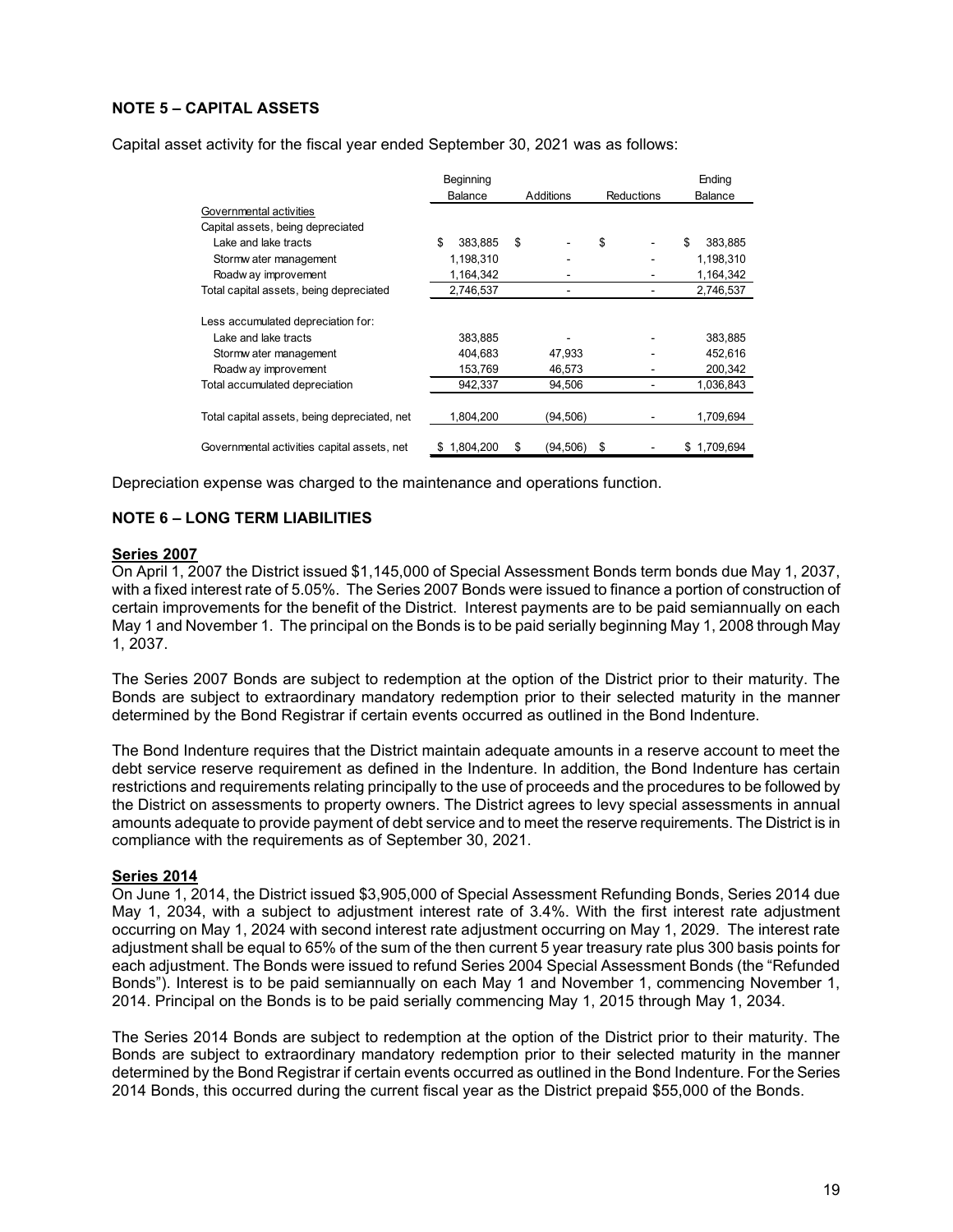# **NOTE 6 – LONG TERM LIABILITIES (Continued)**

### **Series 2014 (Continued)**

The Bond Indenture requires that the District maintain adequate amounts in a reserve account to meet the debt service reserve requirement as defined in the Indenture. In addition, the Bond Indenture has certain restrictions and requirements relating principally to the use of proceeds and the procedures to be followed by the District on assessments to property owners. The District agrees to levy special assessments in annual amounts adequate to provide payment of debt service and to meet the reserve requirements. The District is in compliance with the requirements as of September 30, 2021.

# **Series 2019**

On January 16, 2019 the District issued \$1,733,000 of Special Assessment Bonds term bonds due November 1, 2049, with interest ranging from 3.875% to 5.000%. The Series 2019 Bonds were issued to finance a portion of construction of certain improvements for the benefit of the District. Interest payments are to be paid semiannually on each May 1 and November 1. The principal on the Bonds is to be paid serially beginning November 1, 2020 through November 1, 2049.

The Series 2019 Bonds are subject to redemption at the option of the District prior to their maturity. The Bonds are subject to extraordinary mandatory redemption prior to their selected maturity in the manner determined by the Bond Registrar if certain events occurred as outlined in the Bond Indenture.

The Bond Indenture requires that the District maintain adequate amounts in a reserve account to meet the debt service reserve requirement as defined in the Indenture. In addition, the Bond Indenture has certain restrictions and requirements relating principally to the use of proceeds and the procedures to be followed by the District on assessments to property owners. The District agrees to levy special assessments in annual amounts adequate to provide payment of debt service and to meet the reserve requirements. The District is in compliance with the requirements as of September 30, 2021.

#### **Long-term debt activity**

Changes in long-term liability activity for the fiscal year ended September 30, 2021 were as follows:

|                               | Beginning        |         |           |                          |    |         |    | Ending    |    | Due Within |
|-------------------------------|------------------|---------|-----------|--------------------------|----|---------|----|-----------|----|------------|
|                               | Balance          |         | Additions | Reductions               |    | Balance |    | One Year  |    |            |
| Governmental activities       |                  |         |           |                          |    |         |    |           |    |            |
| Bonds payable:                |                  |         |           |                          |    |         |    |           |    |            |
| Series 2007                   | 845.000<br>\$    |         | S         | ٠                        | \$ | 30.000  | \$ | 815,000   | \$ | 35,000     |
| Series 2014                   | 2,710,000        |         |           | -                        |    | 225,000 |    | 2,485,000 |    | 170,000    |
| Series 2019                   | 1,733,000        |         |           | -                        |    | 29,000  |    | 1,704,000 |    | 30,000     |
| Less: original issue discount |                  | (3,713) |           | $\overline{\phantom{0}}$ |    | (128)   |    | (3,585)   |    | ٠          |
| Total                         | 5,284,287<br>SS. |         | \$        |                          | \$ | 283,872 | \$ | 5,000,415 |    | 235.000    |

At September 30, 2021, the scheduled debt service requirements on the long - term debt were as follows:

| Year ending    | <b>Governmental Activities</b> |                      |         |                 |           |           |  |  |
|----------------|--------------------------------|----------------------|---------|-----------------|-----------|-----------|--|--|
| September, 30: |                                | Principal            |         | <b>Interest</b> |           | Total     |  |  |
| 2022           | \$                             | 235,000              | \$      | 205,998         | \$        | 440,998   |  |  |
| 2023           |                                | 236,000              |         | 197,269         |           | 433,269   |  |  |
| 2024           |                                | 242.000              |         | 188.501         |           |           |  |  |
| 2025           |                                | 244.000              | 179,422 |                 | 423,422   |           |  |  |
| 2026           |                                | 170,228<br>250.000   |         |                 | 420,228   |           |  |  |
| 2027-2031      |                                | 1,402,000            |         | 700,973         |           | 2,102,973 |  |  |
| 2032-2036      |                                | 1,226,000<br>414,460 |         |                 | 1.640.460 |           |  |  |
| 2037-2041      |                                | 380,000<br>239,788   |         |                 | 619,788   |           |  |  |
| 2042-2046      |                                | 395,000<br>149.875   |         |                 | 544.875   |           |  |  |
| 2047-2050      |                                | 394,000              |         | 40,650          |           | 434,650   |  |  |
| Total          | S                              | 5.004.000            | \$.     | 2.487.164       | \$        | 7,491,164 |  |  |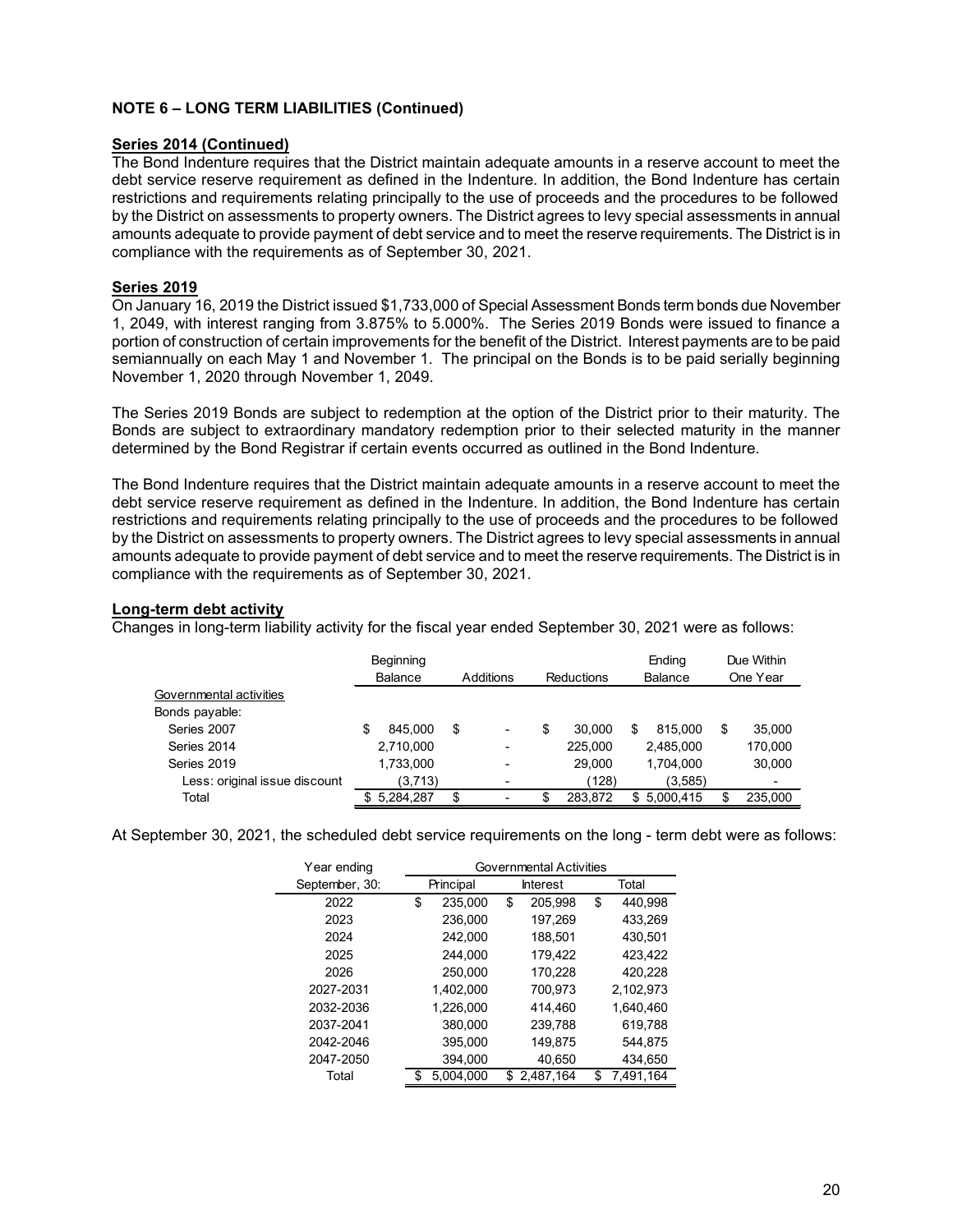# **NOTE 7 – MANAGEMENT COMPANY**

The District has contracted with a management company to perform services which include financial and accounting advisory services. Certain employees of the management company also serve as officers of the District. Under the agreement, the District compensates the management company for management, accounting, financial reporting, computer and other administrative costs.

## **NOTE 8 – RISK MANAGEMENT**

The District is exposed to various risks of loss related to torts; theft of, damage to, and destruction of assets; errors and omissions; and natural disasters. The District has obtained commercial insurance from independent third parties to mitigate the costs of these risks; coverage may not extend to all situations. There were no settled claims during the past three years.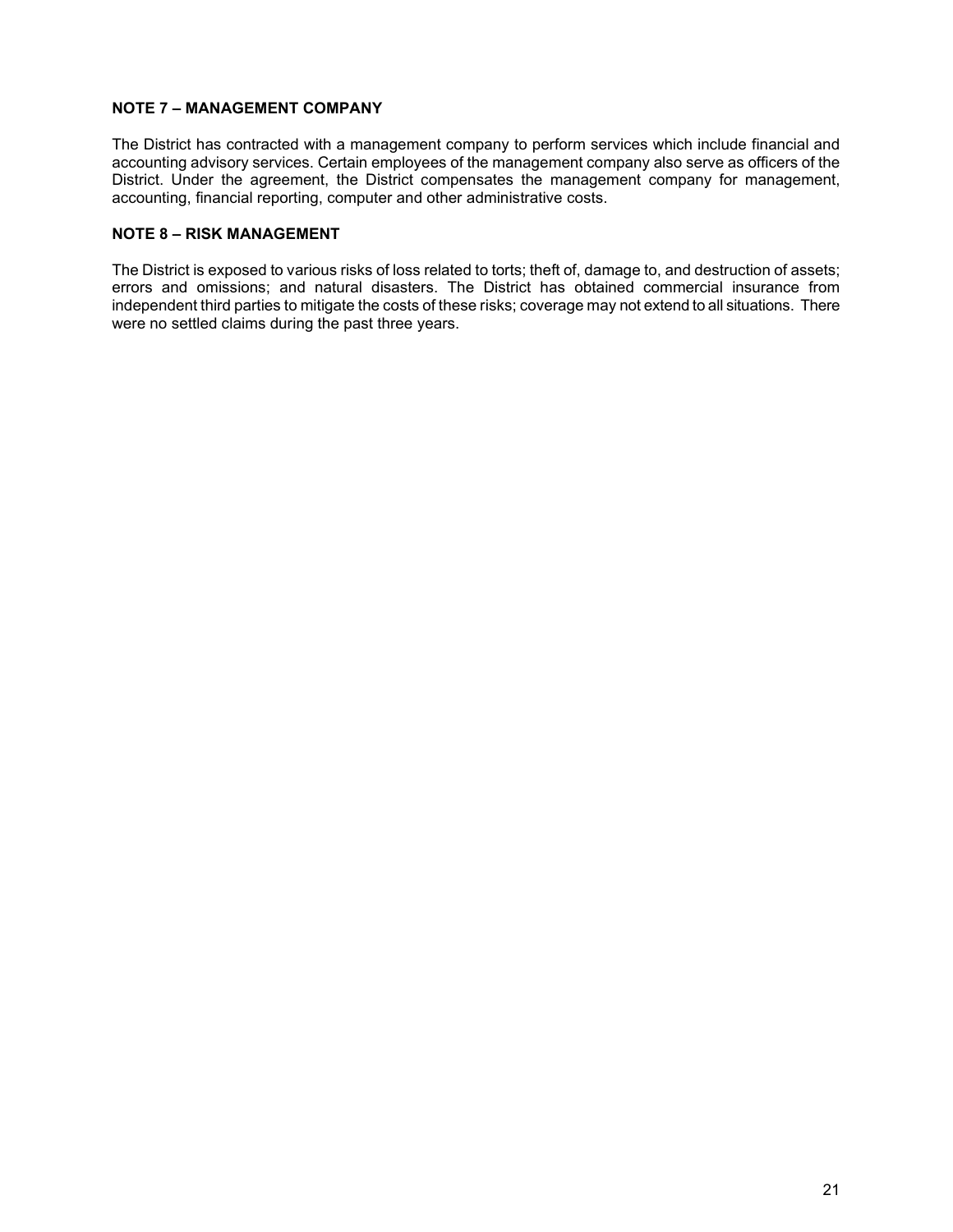### **CENTURY GARDENS COMMUNITY DEVELOPMENT DISTRICT MIAMI-DADE COUNTY, FLORIDA SCHEDULE OF REVENUES, EXPENDITURES AND CHANGES IN FUND BALANCE - BUDGET AND ACTUAL – GENERAL FUND FOR THE FISCAL YEAR ENDED SEPTEMBER 30, 2021**

|                                 |                         |          |    |         |    |         |      | Variance with<br>Final Budget - |  |
|---------------------------------|-------------------------|----------|----|---------|----|---------|------|---------------------------------|--|
|                                 | <b>Budgeted Amounts</b> |          |    |         |    | Actual  |      | Positive                        |  |
|                                 |                         | Original |    | Final   |    | Amounts |      | (Negative)                      |  |
| <b>REVENUES</b>                 |                         |          |    |         |    |         |      |                                 |  |
| Assessments                     | \$                      | 144,607  | \$ | 147,360 | \$ | 147,360 | \$   |                                 |  |
| Interest income                 |                         | 240      |    | 225     |    | 234     |      | 9                               |  |
| Total revenues                  |                         | 144,847  |    | 147,585 |    | 147,594 |      | 9                               |  |
| <b>EXPENDITURES</b>             |                         |          |    |         |    |         |      |                                 |  |
| Current:                        |                         |          |    |         |    |         |      |                                 |  |
| General government              |                         | 77,787   |    | 74,955  |    | 77,034  |      | (2,079)                         |  |
| Maintenance and operations      |                         | 67,060   |    | 66,458  |    | 56,378  |      | 10,080                          |  |
| Total expenditures              |                         | 144,847  |    | 141,413 |    | 133,412 |      | 8,001                           |  |
| Excess (deficiency) of revenues |                         |          |    |         |    |         |      |                                 |  |
| over (under) expenditures       |                         |          | \$ | 6,172   |    | 14,182  | - \$ | 8,010                           |  |
| Fund balance - beginning        |                         |          |    |         |    | 134,437 |      |                                 |  |
| Fund balance - ending           |                         |          |    |         |    | 148,619 |      |                                 |  |

See notes to required supplementary information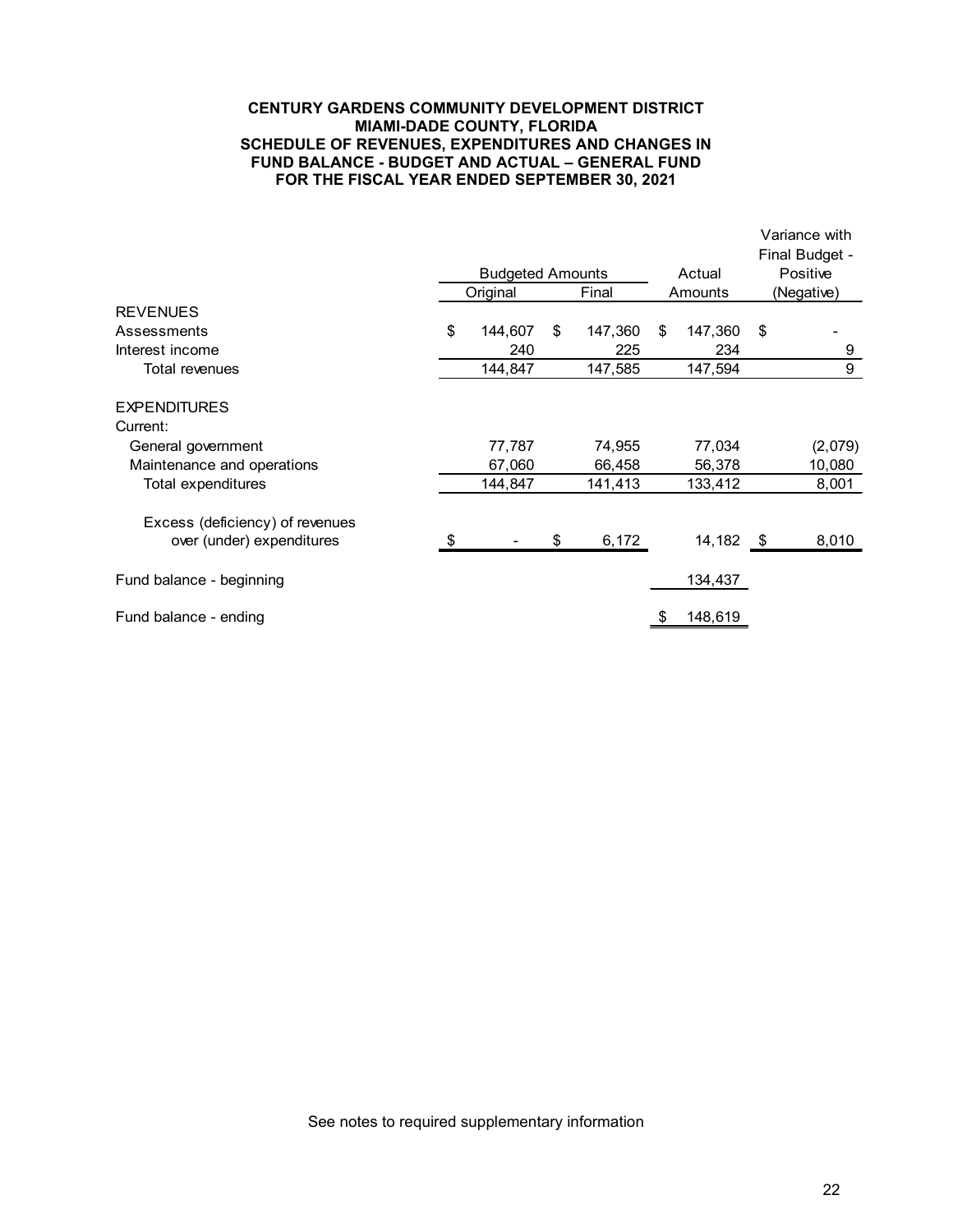### **CENTURY GARDENS COMMUNITY DEVELOPMENT DISTRICT MIAMI-DADE COUNTY, FLORIDA NOTES TO REQUIRED SUPPLEMENTARY INFORMATION**

The District is required to establish a budgetary system and an approved Annual Budget for the General Fund. The District's budgeting process is based on estimates of cash receipts and cash expenditures which are approved by the Board. The budget approximates a basis consistent with accounting principles generally accepted in the United States of America (generally accepted accounting principles).

An operating budget was adopted and maintained by the governing board for the District pursuant to the requirements of Florida Statutes. The budget is adopted using the same basis of accounting that is used in preparation of the fund financial statements. The legal level of budgetary control, the level at which expenditures may not exceed budget, is in the aggregate. Any budget amendments that increase the aggregate budgeted appropriations must be approved by the Board of Supervisors. The general fund budget for the fiscal year ended September 30, 2021, was amended to increase revenues by \$2,738 and decrease appropriations by (\$3,434). Actual general fund expenditures did not exceed appropriations for the fiscal year ended September 30, 2021.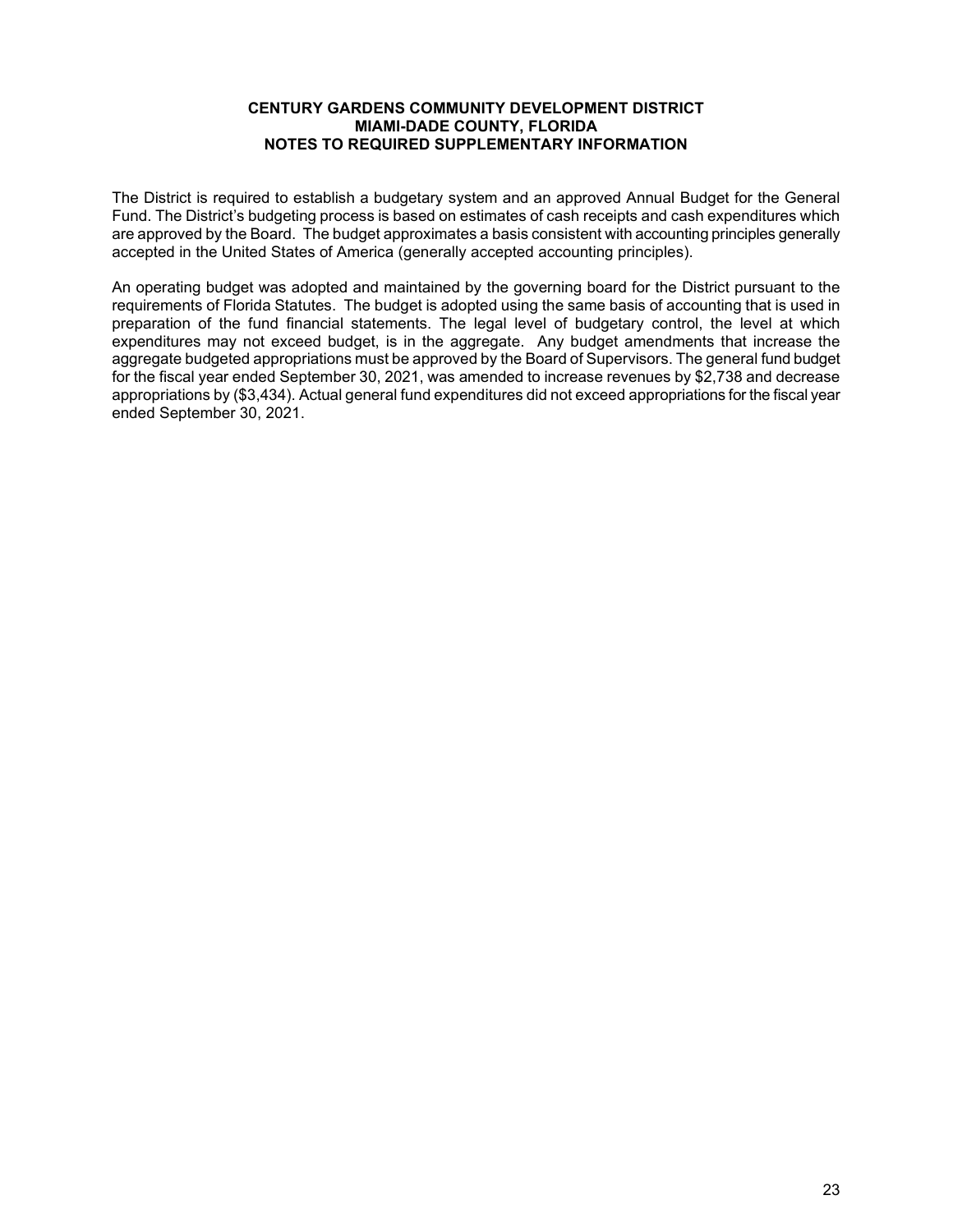### **CENTURY GARDENS COMMUNITY DEVELOPMENT DISTRICT MIAMI-DADE COUNTY, FLORIDA OTHER INFORMATION – DATA ELEMENTS REQUIRED BY FL STATUTE 218.39(3)(C) UNAUDITED**

| <b>Element</b>                                                  | <b>Comments</b>                                                       |  |  |  |  |  |
|-----------------------------------------------------------------|-----------------------------------------------------------------------|--|--|--|--|--|
| Number of district employees compensated at 9/30/2021           | 0                                                                     |  |  |  |  |  |
| Number of independent contractors compensated in September 2021 | 2                                                                     |  |  |  |  |  |
| Employee compensation for FYE 9/30/2021 (paid/accrued)          | Not applicable                                                        |  |  |  |  |  |
| Independent contractor compensation for FYE 9/30/2021           | \$9,206                                                               |  |  |  |  |  |
| Construction projects to begin on or after October 1; (>\$65K)  | Not applicable                                                        |  |  |  |  |  |
| Budget variance report                                          | See Variance Report in report for details                             |  |  |  |  |  |
| Ad Valorem taxes:                                               | Not applicable                                                        |  |  |  |  |  |
|                                                                 |                                                                       |  |  |  |  |  |
| Non ad valorem special assessments;                             |                                                                       |  |  |  |  |  |
| Special assessment rate FYE 9/30/2021                           | Ranges From \$1,383.94 To \$1,618.95 Per Unit                         |  |  |  |  |  |
| Special assessments collected FYE 9/30/2021                     | \$668,257                                                             |  |  |  |  |  |
| <b>Outstanding Bonds:</b>                                       |                                                                       |  |  |  |  |  |
| Series 2007, due May 1, 2037                                    | \$815,000 - See Long Term Liabilities Note in report for details      |  |  |  |  |  |
| Series 2014, due May 1, 2034                                    | \$2,485,000 - See Long Term Liabilities Note in report for<br>details |  |  |  |  |  |
| Series 2019, due November 1, 2049                               | \$1,704,000 - See Long Term Liabilities Note in report for<br>details |  |  |  |  |  |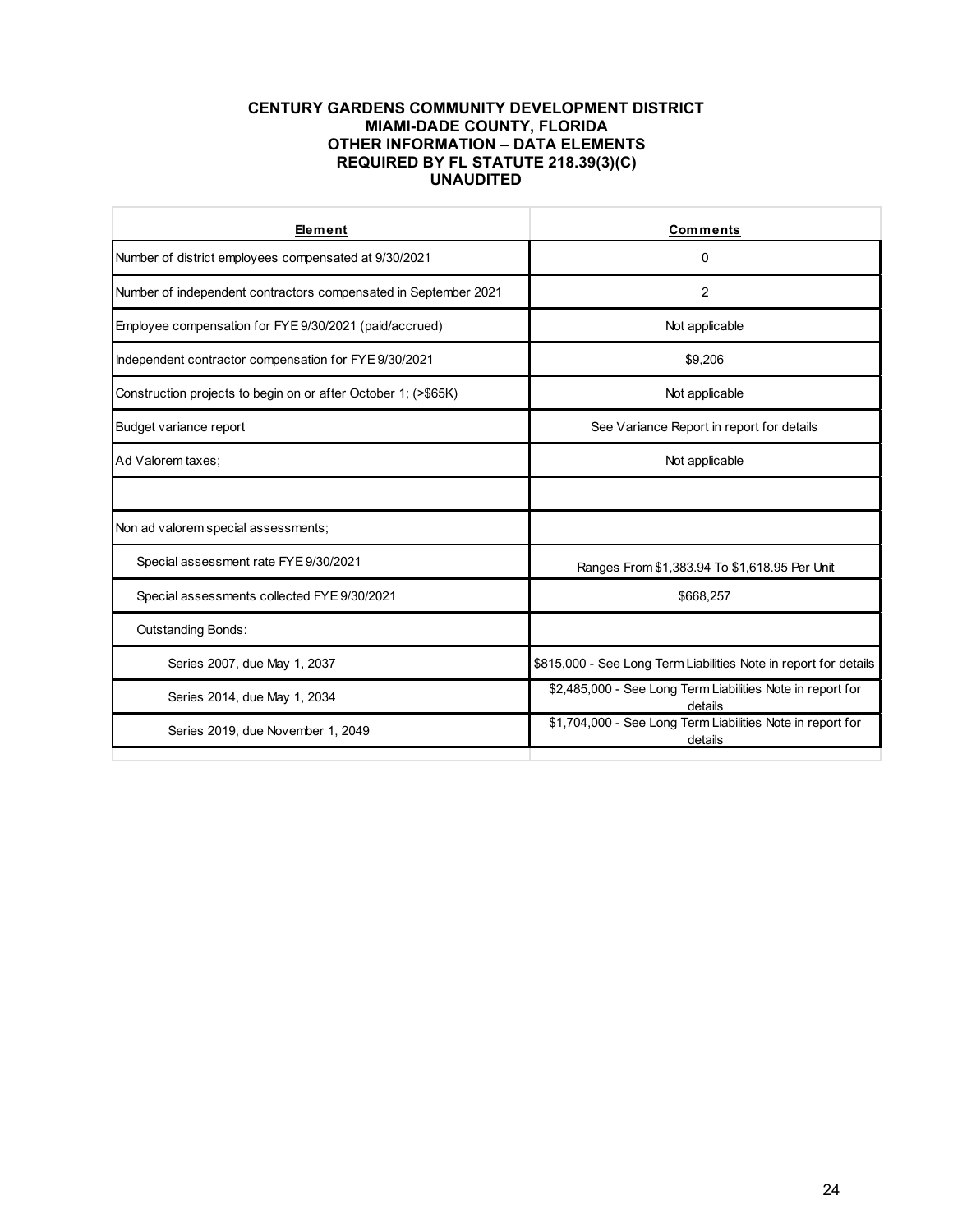

## **INDEPENDENT AUDITOR'S REPORT ON INTERNAL CONTROL OVER FINANCIAL REPORTING AND ON COMPLIANCE AND OTHER MATTERS BASED ON AN AUDIT OF FINANCIAL STATEMENTS PERFORMED IN ACCORDANCE WITH**  *GOVERNMENT AUDITING STANDARDS*

To the Board of Supervisors Century Gardens Community Development District Miami-Dade County, Florida

We have audited, in accordance with the auditing standards generally accepted in the United States of America and the standards applicable to financial audits contained in *Government Auditing Standards* issued by the Comptroller General of the United States, the financial statements of the governmental activities and each major fund of Century Gardens Community Development District, Miami-Dade County, Florida ("District") as of and for the fiscal year ended September 30, 2021, and the related notes to the financial statements, which collectively comprise the District's basic financial statements, and have issued our opinion thereon dated May 9, 2022.

# **Internal Control Over Financial Reporting**

In planning and performing our audit of the financial statements, we considered the District's internal control over financial reporting (internal control) to determine the audit procedures that are appropriate in the circumstances for the purpose of expressing our opinions on the financial statements, but not for the purpose of expressing an opinion on the effectiveness of the District's internal control. Accordingly, we do not express an opinion on the effectiveness of the District's internal control.

A *deficiency in internal control* exists when the design or operation of a control does not allow management or employees, in the normal course of performing their assigned functions, to prevent, or detect and correct misstatements on a timely basis. A *material weakness* is a deficiency, or a combination of deficiencies, in internal control, such that there is a reasonable possibility that a material misstatement of the entity's financial statements will not be prevented or detected and corrected on a timely basis. A *significant deficiency* is a deficiency, or a combination of deficiencies, in internal control that is less severe than a material weakness, yet important enough to merit attention by those charged with governance.

Our consideration of internal control was for the limited purpose described in the first paragraph of this section and was not designed to identify all deficiencies in internal control that might be material weaknesses or, significant deficiencies. Given these limitations, during our audit we did not identify any deficiencies in internal control that we consider to be material weaknesses. However, material weaknesses may exist that have not been identified.

# **Compliance and Other Matters**

As part of obtaining reasonable assurance about whether the District's financial statements are free from material misstatement, we performed tests of its compliance with certain provisions of laws, regulations, contracts, and agreements, noncompliance with which could have a direct and material effect on the determination of financial statement amounts. However, providing an opinion on compliance with those provisions was not an objective of our audit, and accordingly, we do not express such an opinion. The results of our tests disclosed no instances of noncompliance or other matters that are required to be reported under *Government Auditing Standards*.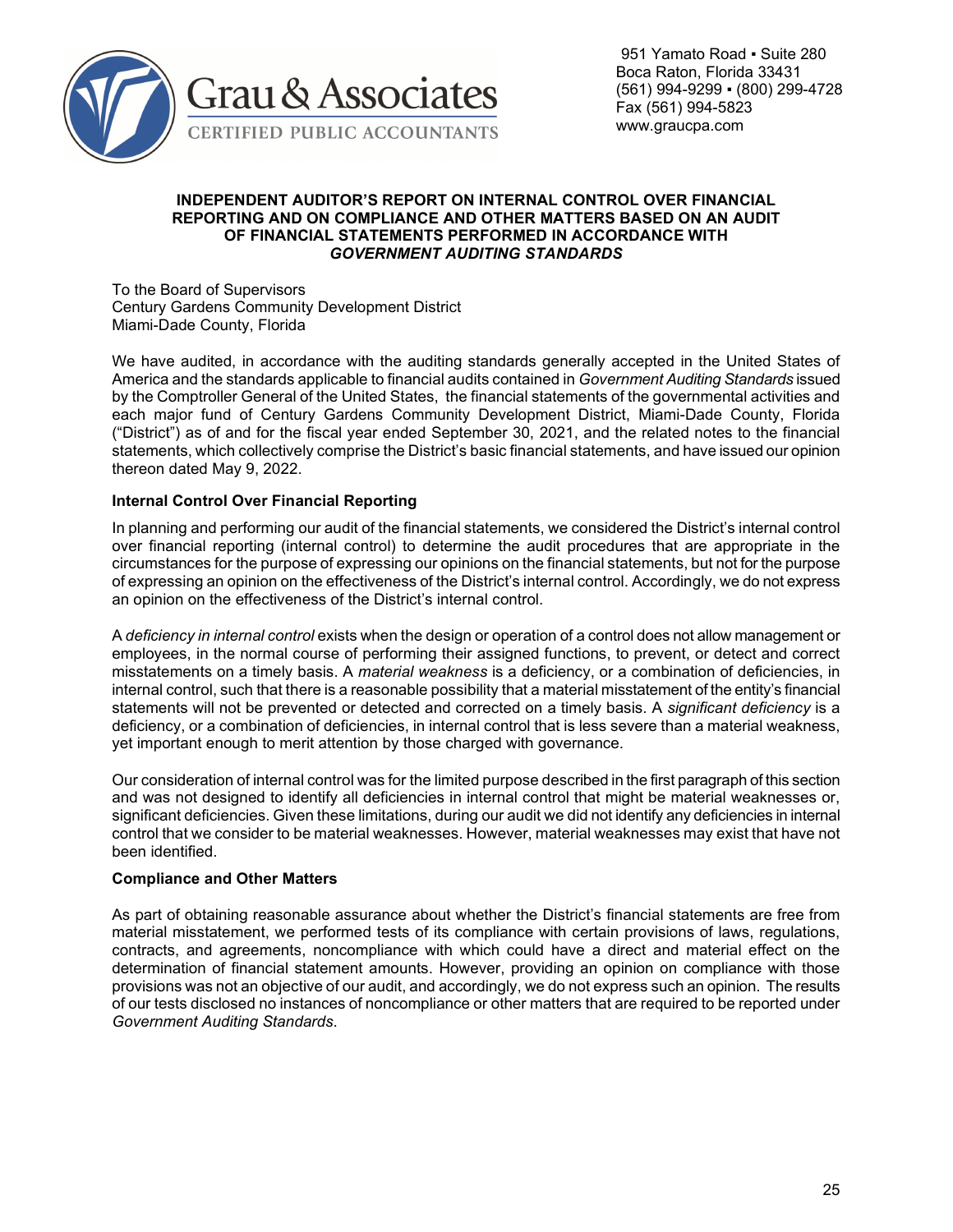# **Purpose of this Report**

The purpose of this report is solely to describe the scope of our testing of internal control and compliance and the results of that testing, and not to provide an opinion on the effectiveness of the entity's internal control or on compliance. This report is an integral part of an audit performed in accordance with *Government Auditing Standards* in considering the entity's internal control and compliance. Accordingly, this communication is not suitable for any other purpose.

De nav & Association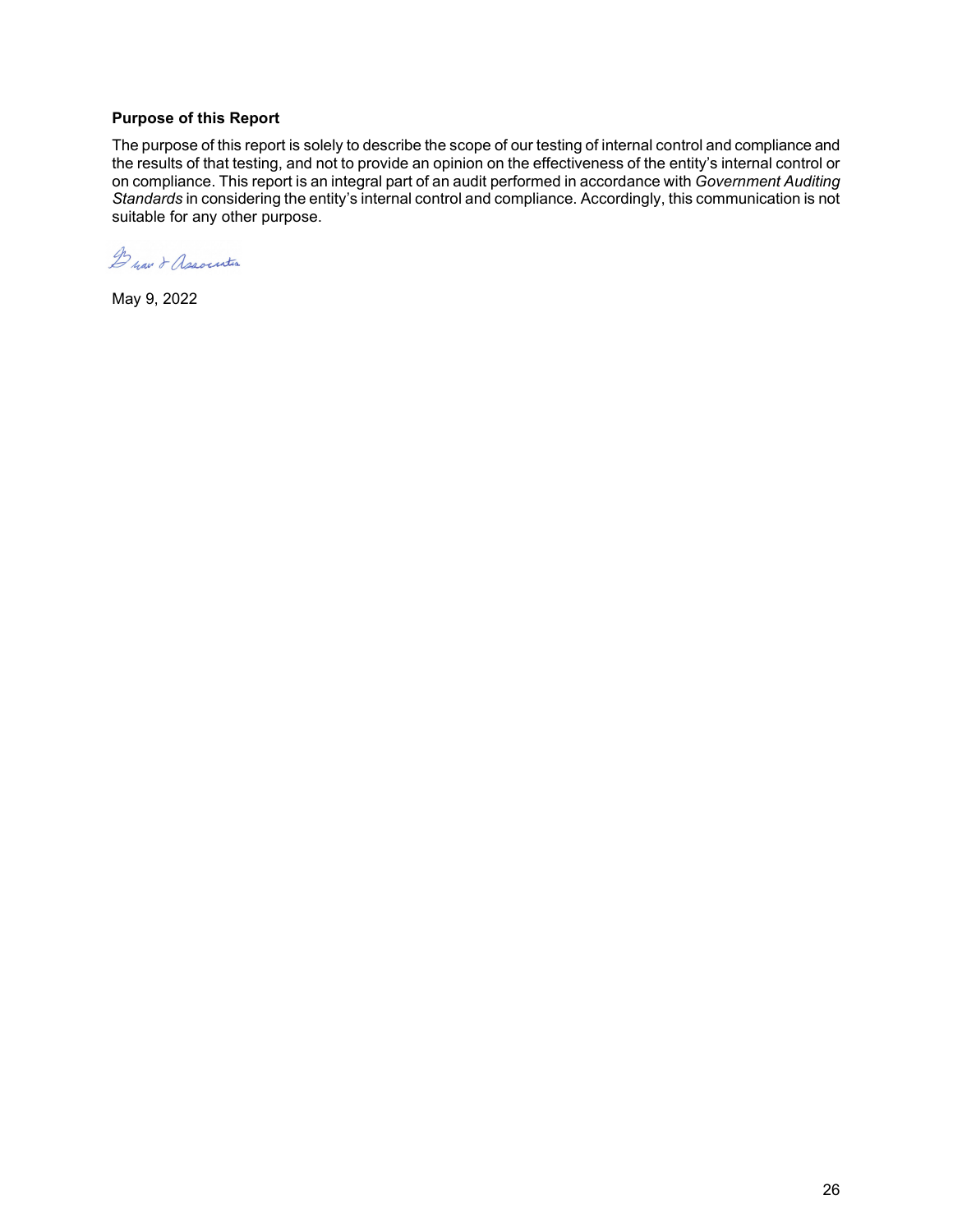

951 Yamato Road • Suite 280 Boca Raton, Florida 33431 (561) 994-9299 ▪ (800) 299-4728 Fax (561) 994-5823 www.graucpa.com

# **INDEPENDENT AUDITOR'S REPORT ON COMPLIANCE WITH THE REQUIREMENTS OF SECTION 218.415, FLORIDA STATUTES, REQUIRED BY RULE 10.556(10) OF THE AUDITOR GENERAL OF THE STATE OF FLORIDA**

To the Board of Supervisors Century Gardens Community Development District Miami-Dade County, Florida

We have examined Century Gardens Community Development District, Miami-Dade County, Florida's ("District") compliance with the requirements of Section 218.415, Florida Statutes, in accordance with Rule 10.556(10) of the Auditor General of the State of Florida during the fiscal year ended September 30, 2021. Management is responsible for the District's compliance with those requirements. Our responsibility is to express an opinion on the District's compliance based on our examination.

Our examination was conducted in accordance with attestation standards established by the American Institute of Certified Public Accountants. Those standards require that we plan and perform the examination to obtain reasonable assurance about whether the District complied, in all material respects, with the specified requirements referenced in Section 218.415, Florida Statutes. An examination involves performing procedures to obtain evidence about whether the District complied with the specified requirements. The nature, timing, and extent of the procedures selected depend on our judgment, including an assessment of the risks of material noncompliance, whether due to fraud or error. We believe that the evidence we obtained is sufficient and appropriate to provide a reasonable basis for our opinion. Our examination does not provide a legal determination on the District's compliance with specified requirements.

In our opinion, the District complied, in all material respects, with the aforementioned requirements for the fiscal year ended September 30, 2021.

This report is intended solely for the information and use of the Legislative Auditing Committee, members of the Florida Senate and the Florida House of Representatives, the Florida Auditor General, management, and the Board of Supervisors of Century Gardens Community Development District, Miami-Dade County, Florida and is not intended to be and should not be used by anyone other than these specified parties.

D you & Association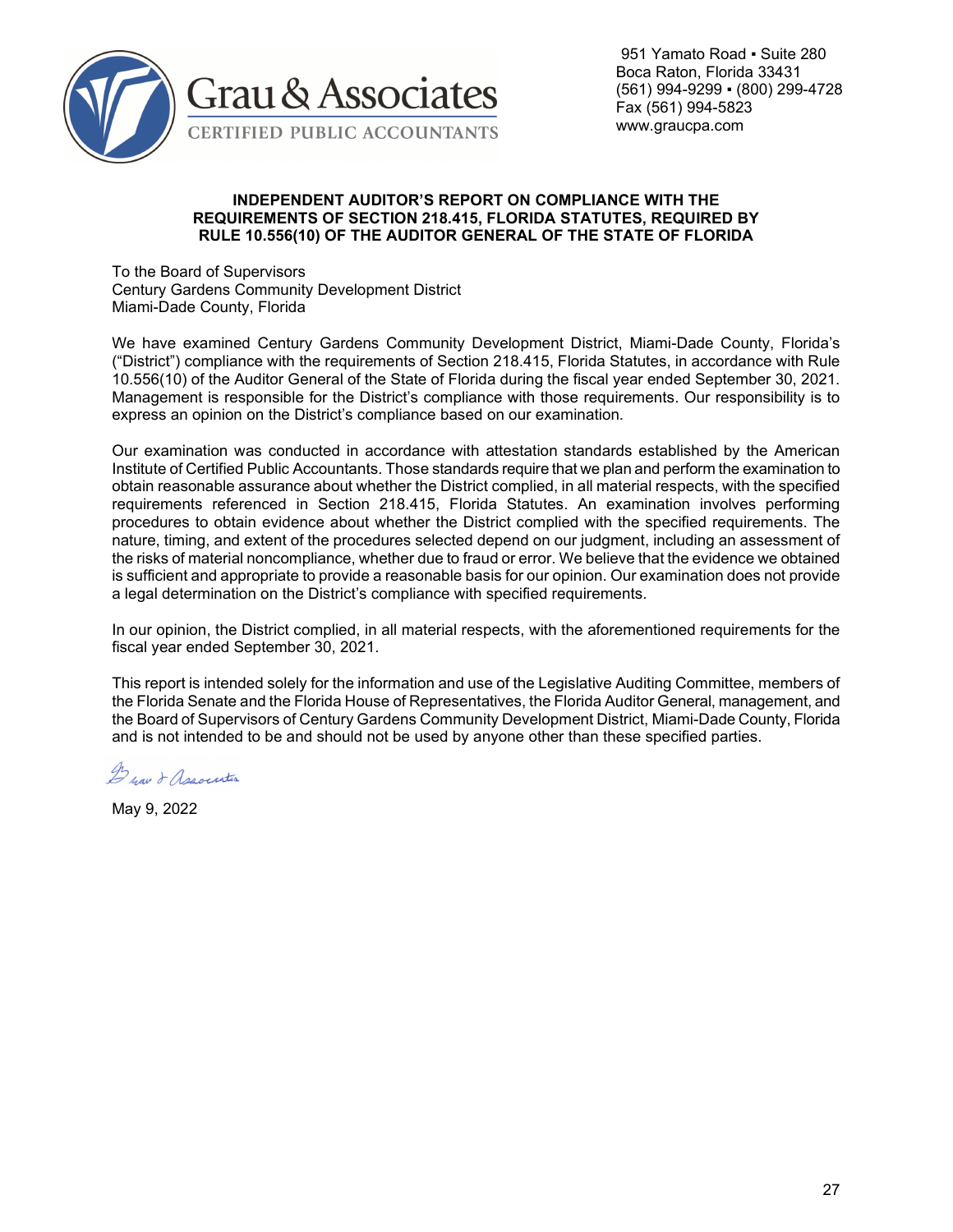

951 Yamato Road • Suite 280 Boca Raton, Florida 33431 (561) 994-9299 ▪ (800) 299-4728 Fax (561) 994-5823 www.graucpa.com

# **MANAGEMENT LETTER PURSUANT TO THE RULES OF THE AUDITOR GENERAL FOR THE STATE OF FLORIDA**

To the Board of Supervisors Century Gardens Community Development District Miami-Dade County, Florida

# **Report on the Financial Statements**

We have audited the accompanying basic financial statements of Century Gardens Community Development District, Miami-Dade County, Florida ("District") as of and for the fiscal year ended September 30, 2021, and have issued our report thereon dated May 9, 2022.

## **Auditor's Responsibility**

We conducted our audit in accordance with auditing standards generally accepted in the United States of America; the standards applicable to financial audits contained in G*overnment Auditing Standards,* issued by the Comptroller General of the United States; and Chapter 10.550, Rules of the Auditor General.

## **Other Reporting Requirements**

We have issued our Independent Auditor's Report on Internal Control over Financial Reporting and on Compliance and Other Matters Based on an Audit of the Financial Statements Performed in Accordance with *Government Auditing Standards;* and Independent Auditor's Report on an examination conducted in accordance with *AICPA Professional Standards*, AT-C Section 315, regarding compliance requirements in accordance with Chapter 10.550, Rules of the Auditor General. Disclosures in those reports, which are dated May 9, 2022, should be considered in conjunction with this management letter.

### **Purpose of this Letter**

The purpose of this letter is to comment on those matters required by Chapter 10.550 of the Rules of the Auditor General of the state of Florida. Accordingly, in connection with our audit of the financial statements of the District, as described in the first paragraph, we report the following:

- **I. Current year findings and recommendations.**
- **II. Status of prior year findings and recommendations.**
- **III. Compliance with the Provisions of the Auditor General of the State of Florida.**

Our management letter is intended solely for the information and use of the Legislative Auditing Committee, members of the Florida Senate and the Florida House of Representatives, the Florida Auditor General, Federal and other granting agencies, as applicable, management, and the Board of Supervisors of Century Gardens Community Development District, Miami-Dade County, Florida and is not intended to be and should not be used by anyone other than these specified parties.

We wish to thank Century Gardens Community Development District, Miami-Dade County, Florida and the personnel associated with it, for the opportunity to be of service to them in this endeavor as well as future engagements and the courtesies extended to us.

Dear & Association